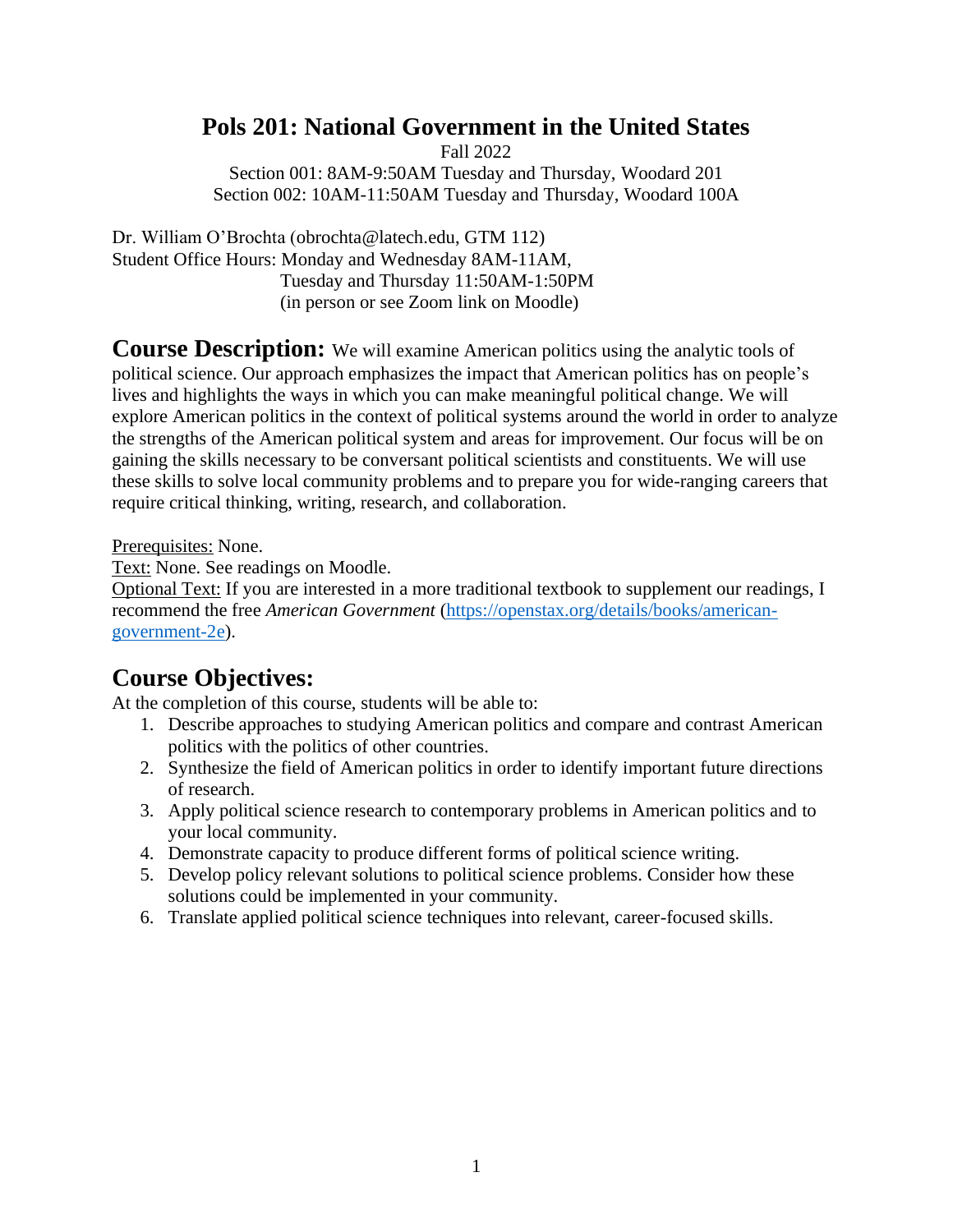# **Assignments:**

| Assignment                  | Due Date                    | Percentage |
|-----------------------------|-----------------------------|------------|
| <b>Social Annotation</b>    | As indicated (most classes) | 15%        |
| Class Engagement            | Each class                  | 7%         |
| In-Class Writing            | Each class                  | 10%        |
| <b>Class Notes</b>          | September 29, November 15   | 10%        |
| <b>Community Engagement</b> |                             |            |
| Proposal                    | October 6                   | 5%         |
| Poster, Documents, and      | November 1                  | 18%        |
| Self/Peer Evaluation        |                             |            |
| Research Memo               |                             |            |
| <b>Research Question</b>    | September 22                | 5%         |
| <b>Research Memo Draft</b>  | October 13                  | 15%        |
| Research Memo               | November 17                 | 15%        |

# **Letter Grade Distribution:**

A ≥ 89.50; B 79.50 – 89.49; C 69.50 – 79.49; D 60.00 – 69.49; F ≤ 59.99; Satisfactory ≥ 69.50

# **Course Philosophy:**

My goal for this course is to introduce you to the ways in which political science can help you think about complex topics and provide solutions to local public policy problems. We will mostly focus on learning skills for research, writing, and critical thinking. As such, this course is designed around different activities to help you develop these skills.

You may not have taken a course with this kind of focus before --- that is totally okay. We will work together to build up your skills throughout the quarter. This course uses a mix of teaching styles to help all students succeed. Most class sessions will consist of a mix of short lectures, discussion, group work, activities, and in class writing. You must come to class having completed the reading for the day; the social annotation assignment is meant to prepare you for our discussions. Your participation is critical to the success of the course.

We will be reading published books and journal articles written by political scientists. These readings will be challenging, and we will work together to learn how to read this work effectively. The benefit of learning to read published work in political science is that you will develop strong critical thinking and comprehension skills and be able to simplify and extract the main meaning from complex texts. You can do it!<sup>1</sup> You should expect to spend on average 2-3 hours outside of class on assignments for every class session.

I expect that we will all work to maintain a positive classroom environment. While we often use data and models to provide evidence, political scientists do not have definitive answers to any

<sup>&</sup>lt;sup>1</sup> And others before you have done it and have succeeded! See O'Brochta, William. 2022. "Completing the Research Article Writing Process in an Introductory Course." *Journal of Political Science Education* 18(1): 35-51.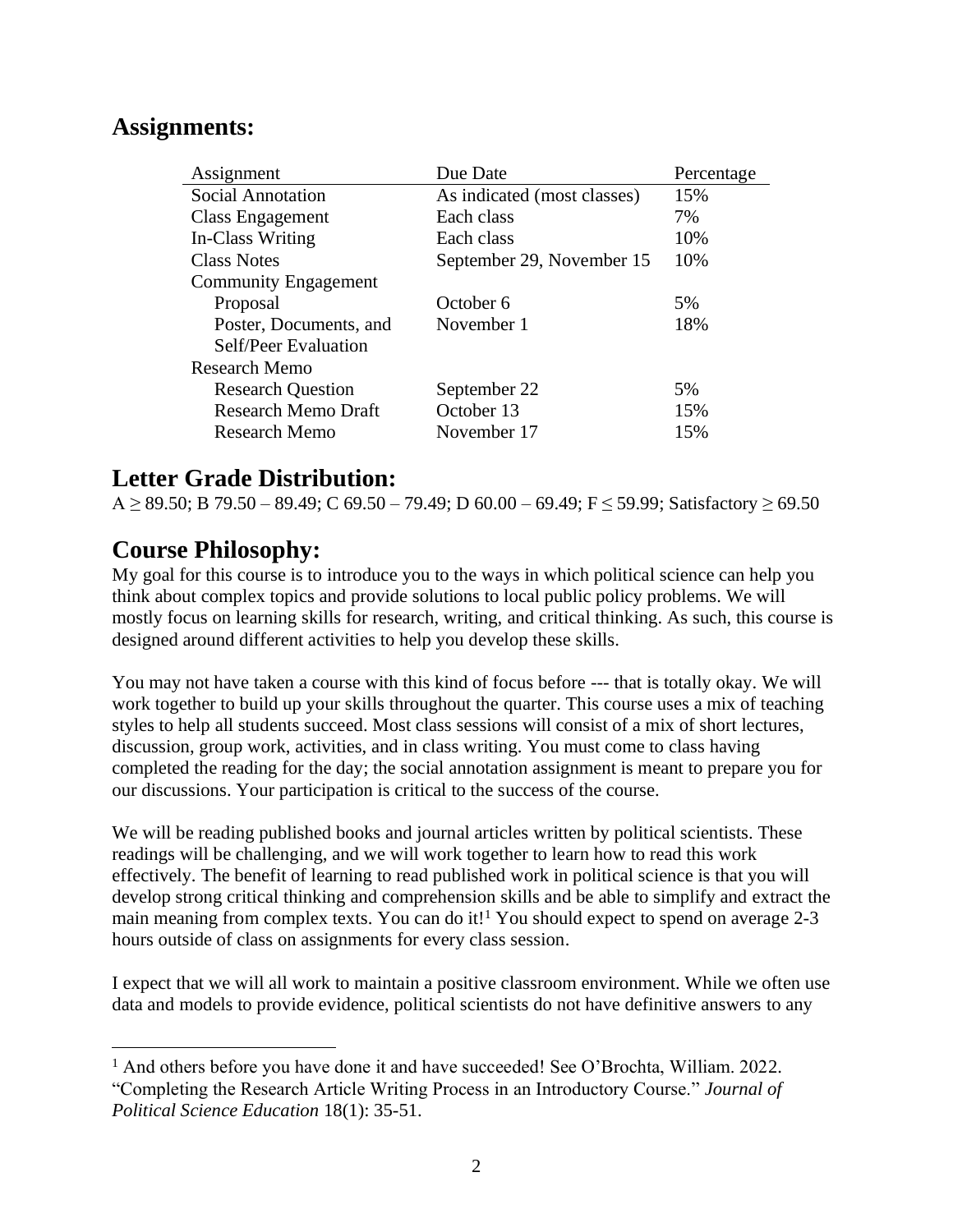question. Thus, we will work to understand others' perspectives in a constructive and respectful manner. Your consistent effort is the key to success in this course. The content may be challenging, but everyone who puts in consistent effort will succeed. During the course, we will be discussing topics that may be sensitive in nature for some students. Treat these topics with care and ground your comments in theories and methods from political science.

# **Course Policies:**

- General:
	- o All assignments are to be turned in on Moodle and are due at class time on the date indicated unless otherwise noted. Your community engaged project poster must be printed/hard copy as well as submitted on Moodle.
	- o You are responsible for ensuring that your assignments submit to Moodle successfully and that the file you submitted can be displayed. All file submissions except the project poster and class notes must be in Microsoft Word (.doc or .docx) or PDF format. Files in other formats --- including Google Docs --- cannot be read by Moodle.
	- o Citations must be in American Political Science Association (APSA) style. Use of this style is important, as it governs the writing of professional political science. The APSA style manual is posted on Moodle.
		- Book format: Thompson, V. Elaine. 2014. *Clinton, Louisiana*. Lafayette, LA: University of Louisiana at Lafayette Press.
		- Journal article format: Chi, Guangqing and Jamie Boydstun. 2017. "Are Gasoline Prices a Factor in Residential Relocation Decisions?" *Journal of Planning Education and Research* 37(3): 334-346.
		- In-text citation format: Professors at Tech are doing interesting research (Chi and Boydstun 2017; Thompson 2014).
	- o Plagiarism, including inappropriate attribution, is an Honor Code Violation and is grounds for sanctions, a referral to the Director of Student Conduct, and failure of the course.
		- If you are unsure if you are plagiarizing, always cite your sources. If you are unsure if you are paraphrasing, rewrite to use either a direct quotation or paraphrase differently. Feel free to talk to me if you are unsure whether or how to cite a source.
		- You have the ability to submit assignments early on Moodle to obtain a Turnitin report. You can also use the Turnitin plugin on Google Docs to check your work.
		- Wikipedia is not an appropriate academic source.
- Student Office Hours:
	- o Student office hours are a time for you to come by to speak with me without an appointment. Please come by to see me early in the quarter. I am happy to discuss your progress in the course, political science topics, and potential career paths. These student office hours are for you; please do not feel like you are imposing by stopping by.
	- o I offer three points of extra credit on your research memo draft if you come by my office hours to talk to me about it before it is due.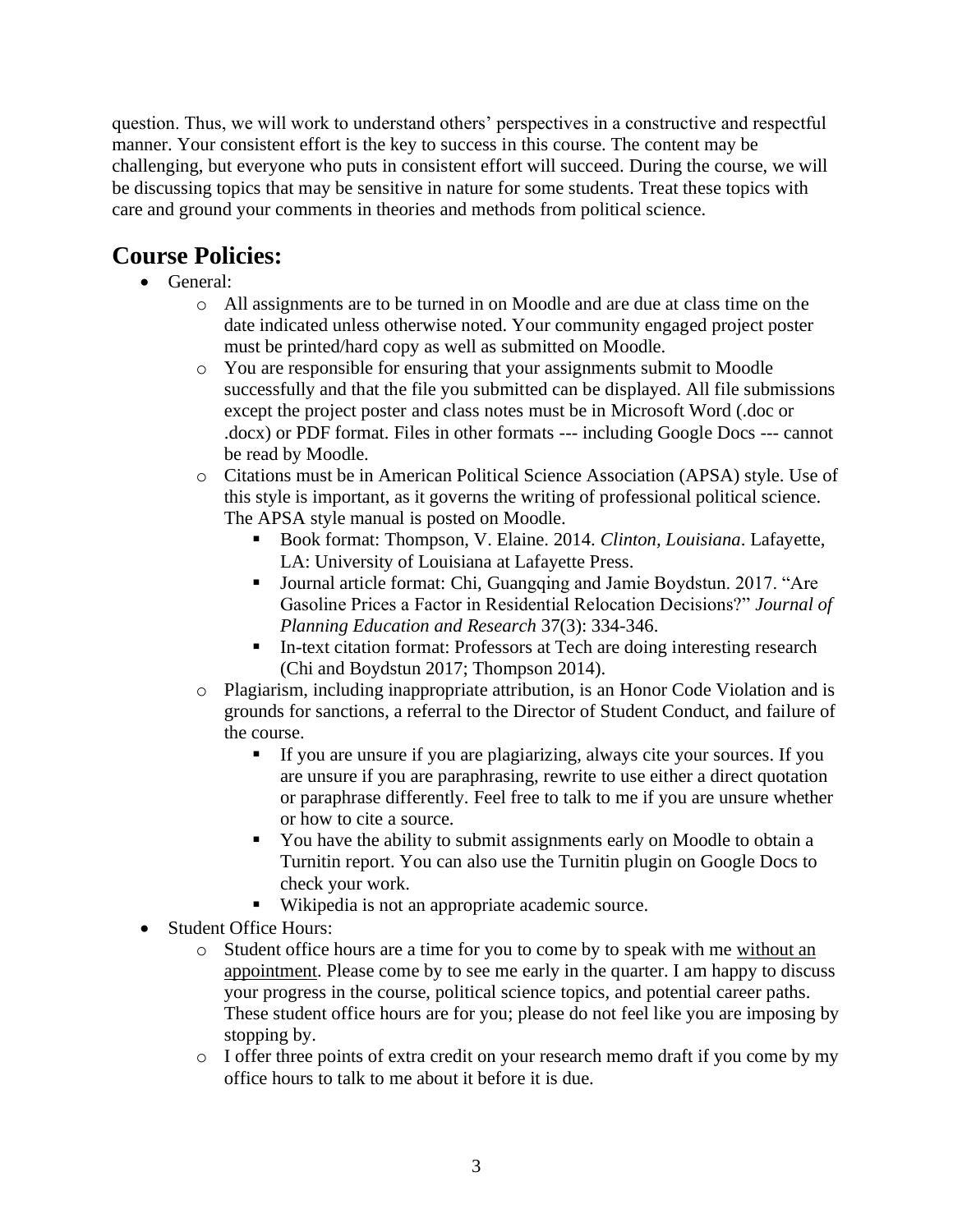- Technology:
	- o We will be using technology for a number of in class activities. As a result, you are expected to bring a laptop, tablet, or smartphone to each of our class sessions (laptop or tablet preferred). If you will not have regular access to one of these devices, you can borrow a laptop from the library, use a classmate's laptop, or speak with me and we will work out an alternative approach.
	- o You are expected to use your devices for class purposes only. Using your device in other ways is distracting to other students, and I reserve the right to deduct up to 10% of your final grade or to drop you from the class in serious cases.
	- o Taking photos or recording audio/video of class is not permitted without the instructor's permission.
- Attendance:
	- o Louisiana Tech University expects students to attend all of their classes, and faculty are required to keep attendance records in all of their classes for administrative and institutional purposes. I will check attendance during class. Please attend the class section in which you are enrolled in order to be able to complete the in-class writing and to be counted as having attended.
	- o I understand that there are reasons that you may need to be absent from class. I expect that you will be responsible in attending class as much as possible. Accordingly, **you do not need to let me know when you will be absent**. If you are absent, it is your responsibility to learn what we did from someone else in class, to review all material on Moodle, and to come speak with me during student office hours if you have questions.
	- o You will be graded on your class engagement, in-class writing, and your class notes. Attendance directly impacts your ability to complete these assignments. Your lowest three in-class writing grades will be dropped to account for classes that you may not be in attendance for.
	- o Attending class is the biggest key to success in this course. **It is best to limit absences to 3 or fewer during the quarter. 6 or more absences result in automatic failure from the course.**
- Late Work:
	- o All assignments in this course are most relevant to you and to the rest of the students if they are turned in the day that they are due. As such, assignments will only be accepted late if prior arrangements for an extension have been made.
	- o Extensions will only be given in extraordinary circumstances. Feel free to speak with me if numerous assignments are due around the same time; we can develop a plan together to help you complete everything on time. To request an extension, you must e-mail me at least 48 hours before the assignment is due with the reasons behind your request. We can then work together to figure out how you can turn the assignment in on time or make alternate arrangements in extraordinary circumstances.
- Grading:
	- o Everyone can succeed in this course, and it is my goal to help you do so. Coming to class prepared, completing assignments on time, working hard, and doing your best are the biggest tickets to doing well.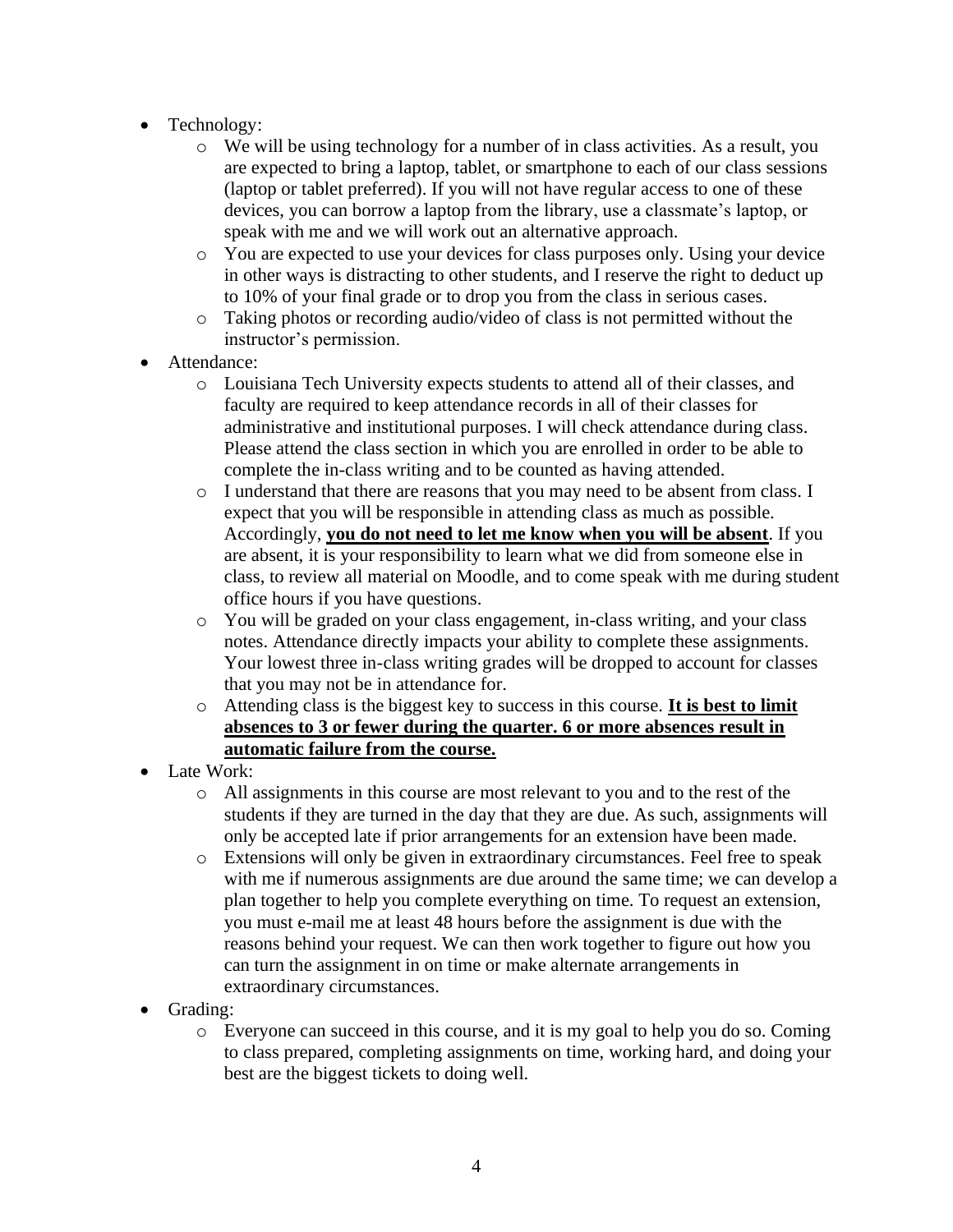- o Grades will only be changed if I made an arithmetic error or mistake. If you feel that this happened to you, please send me an e-mail no later than three days after the assignment is returned detailing the error.
- o If you are concerned about a grade you receive, please discuss it with me. I am happy to discuss how you can improve in future work.
- o I grade and return assignments promptly. You can expect feedback on your assignments shortly after you submit it to me. Though I will work quickly, I ask for your patience, as I teach hundreds of students per quarter, and providing actionable feedback takes time. Some daily or frequently occurring assignments -- - including social annotations and in-class writing --- are graded for completion, so you will know that you received credit if you turned in a complete assignment. I will update your grades for these assignments at the end of each main unit in the course.
- o I do not give incomplete grades unless there is a documented medical crisis or documented emergency late in the quarter and you have communicated about this to me when the incident occurs.
- Checking Your Grade:
	- o You can always check your grade in the course by looking at the Gradebook found under the "Course Dashboard" on our class Moodle page.
	- o When you click on an assignment to view a grade, be sure to scroll all the way to the right to view the rubric comments and to use the "plus" button at the bottom of the rubric to view all the feedback.
	- o The course grade reflects the percentage you have earned thus far in the course (starting at 0%). You can calculate your estimated final grade using the grade estimator spreadsheet on Moodle.
- Feedback:
	- o I will ask you to provide me with frequent evaluations of the course so that I can work to improve it for you and for future students.
	- o I am conducting research in this course to evaluate the effectiveness of different community engaged projects. Your participation is optional and will in no way impact your course grade.
- Contacting Me:
	- o E-mail is the best way to contact me outside of student office hours. Please do not use Moodle Messages, as I am unlikely to see your message promptly. You can call my office phone, but my e-mail response time is likely to be quicker.
	- o I will respond to your e-mails promptly. In general, you can expect a response within 24 hours and that e-mails will be answered between 9AM and 5PM, Monday through Friday. While I understand students work outside of these hours, please plan ahead in order to give me time to respond.
	- o Be sure to check the syllabus before e-mailing; questions answered in the syllabus will not be answered via e-mail.
	- o Often, e-mail is best used to set-up an individual meeting, either in person or virtually. It is easier for us to understand each other in a meeting rather than via lengthy e-mail exchanges.
	- o Please treat e-mails as professional correspondence. E-mails may only come from your latech.edu e-mail address and should include a salutation (e.g., Dear Dr.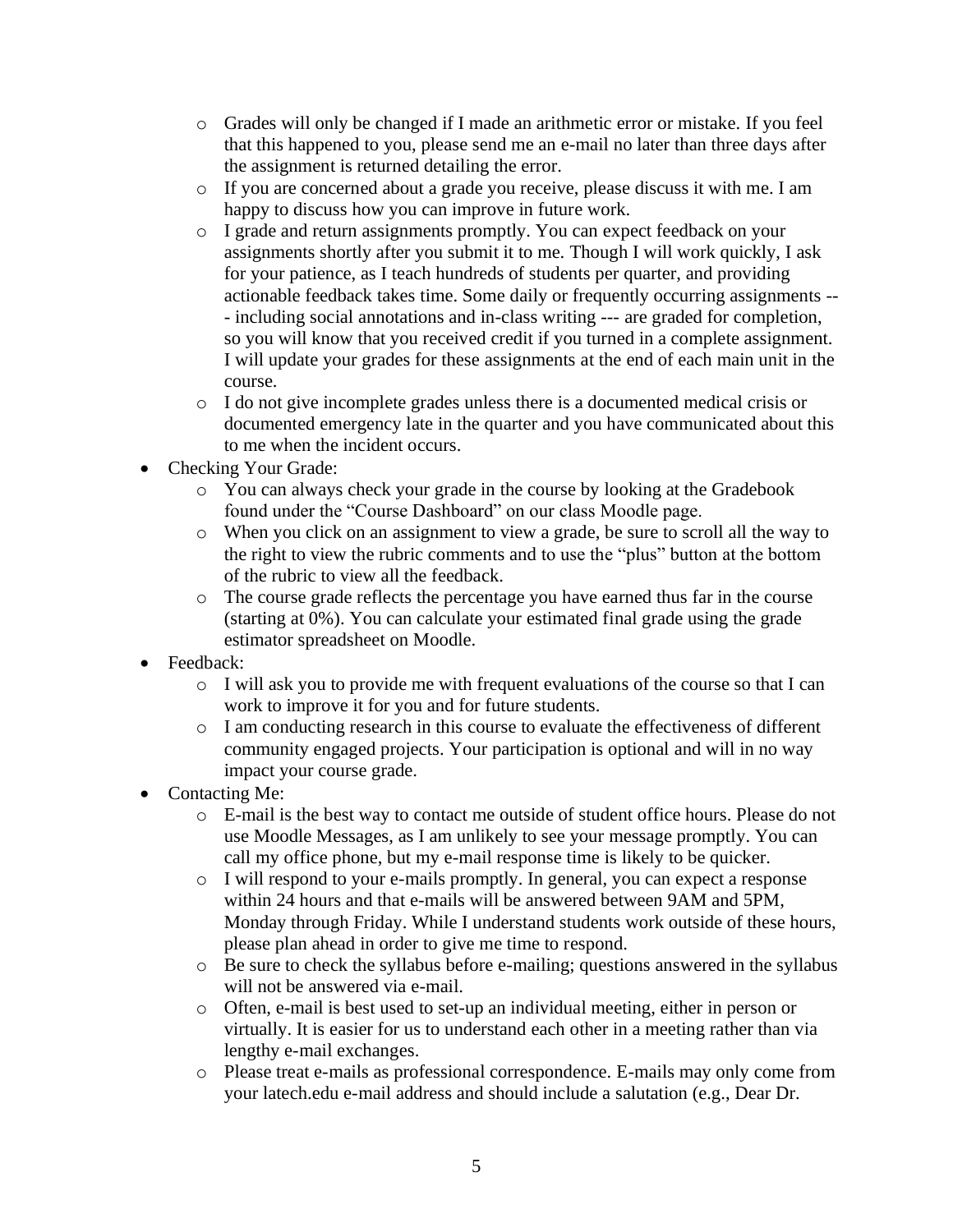O'Brochta), a clear message, and a signature with your name and the class you are enrolled in.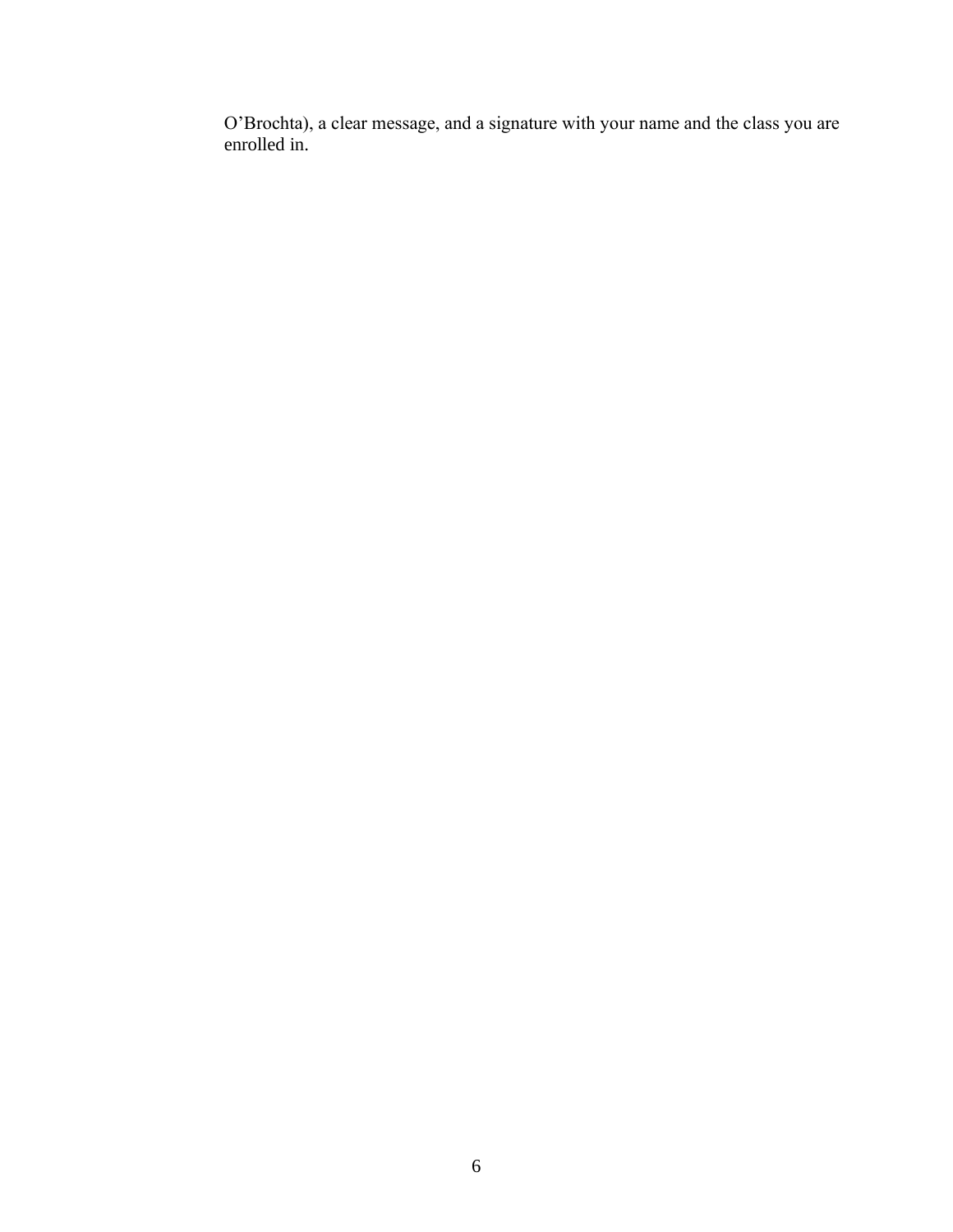**Topics and Readings:** Below is the schedule of reading and assignments for each class. I may change the course outline, but I will give you plenty of prior notice.<sup>2</sup>

Unit 1: Who are we?

September 8: What is Political Science?

- Goal: Introduction to the course.
- Skill: Describing political science.
- Assignments Assigned: Beginning of quarter survey.

September 13: What is American culture?

- Skill: Learning how to read and annotate journal articles.
- Reading Due (both readings in the same Perusall link; complete 5+ total annotations):
	- o Hoover Green, Amelia. 2013. "How to Read Political Science: A Guide in Four Steps."
	- o Schildkraut, Deborah. 2007. "Defining American Identity in the Twenty-First Century: How Much There is There?" *The Journal of Politics* 69(3): 597-615.
- Assignments Due: Beginning of quarter survey. You must complete the survey before being able to work on the annotations.

September 15: Where are we now? Who is left out?

- NOTE: We will not meet in person. Watch the video recording available on Moodle. Then, upload your activities file described in the recording to the September 20 Moodle page. One activity requires you to go around Tech's campus and take a picture, so plan accordingly so you have time to complete the activity.
- Skill: Introducing research questions.
- Reading Due (annotations due): Kushner, Aaron. 2021. "Cherokee Political Thought and the Development of Tribal Citizenship." *Studies in American Political Development* 35(1): 1-15.

September 20: Research Questions and Community Engagement

- Skill: Connecting political science to community issues you want to solve.
- Reading Due (annotations due): Putnam, Robert. 2000. *Bowling Alone: The Collapse and Revival of American Community*. New York: Simon & Schuster. Read Chapter 1.
- Assignments Due: Watch video recording from September 15 class and upload activities file to Moodle.
- Note: Select community project groups in class.

#### Unit 2: Rights and Liberties

September 22: Sources and Hypotheses

• Skill: Developing critical thinking abilities.

<sup>&</sup>lt;sup>2</sup> I have made a conscious effort to represent gender and ethnic/regional diversity of scholarship in these readings.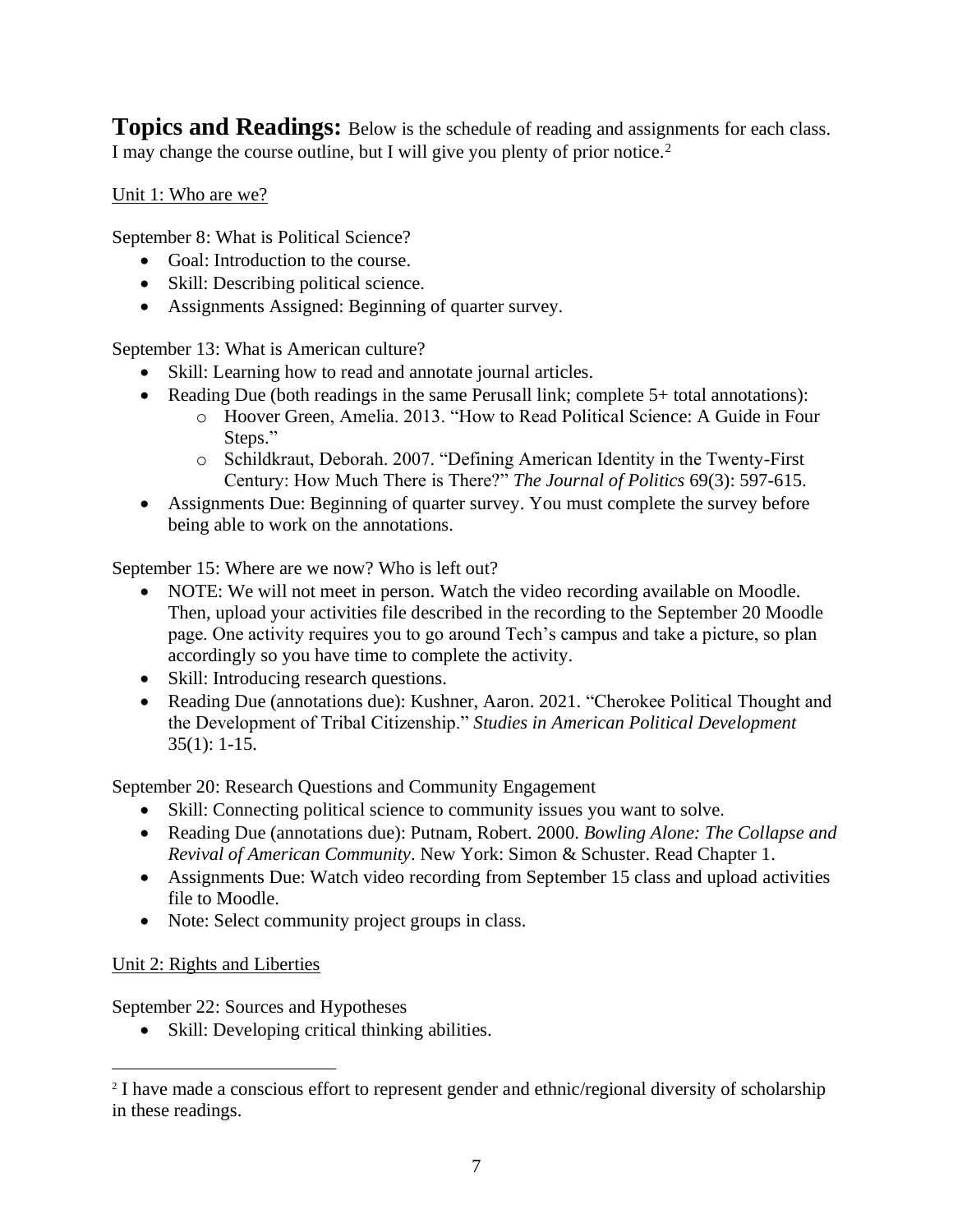- Reading Due: None.
- Assignments Due Read the Literature Search handout on Moodle and complete the "Before Class Activity" section to the best of your ability. Submit to Moodle.
- Assignments Due: Research Question and Paragraph.
- Note: Check out the Local government meeting assignment due November 15.

September 27: The Constitution and Bill of Rights

- Skill: Reading and interpreting founding documents.
- Reading Due (annotations due): Dahl, Robert. 2001. *How Democratic is the American Constitution?* New Haven: Yale University Press. Read Chapter 2.

September 29: Civil Liberties and Civil Rights

- Skill: Learning how to get involved with issue-based organizations.
- Reading Due (annotations due): Chilton, Adam, and Mila Versteeg. 2016. "Do Constitutional Rights Make a Difference?" *American Journal of Political Science* 60(3): 575-589.
- Assignments Due: Class Notes (with entries through the previous class period). We will complete the self-assessment in class, but you must complete it ahead of time if you will not be in class.

October 3, 5:30PM: Ruston City Council meeting 401 North Trenton if you want to attend for the November 15 assignment.

October 4: Structures of Government/Federalism

- Skill: Having a civil discussion about politics with a friend/family member.
- Reading Due (annotations due): Grumbach, Jacob, and Jamila Michener. 2022. "American Federalism, Political Inequality, and Democratic Erosion." *The ANNALS of the American Association for Political and Social Science* 699: 143-155.
- Note: I will ask you how your research memo draft is going in class on this day.

October 6: Community Group Project Proposal

- Skill: Share your vision for your group's project.
- Reading Due: None.
- Assignments Due: Project Proposal (due at the end of class).
- Note: Optional mid-quarter survey.

### Unit 3: Making Your Voice Heard

October 11: Social Movements and Public Opinion

- Skill: Reading public opinion polls.
- Reading Due (annotations due): McAdam, Doug. 1986. "Recruitment to High-Risk Activism: The Case of Freedom Summer." *American Journal of Sociology* 92(1): 64-90.
- Note: I will ask you how your community group project is going in class on this day.

October 13: Research Design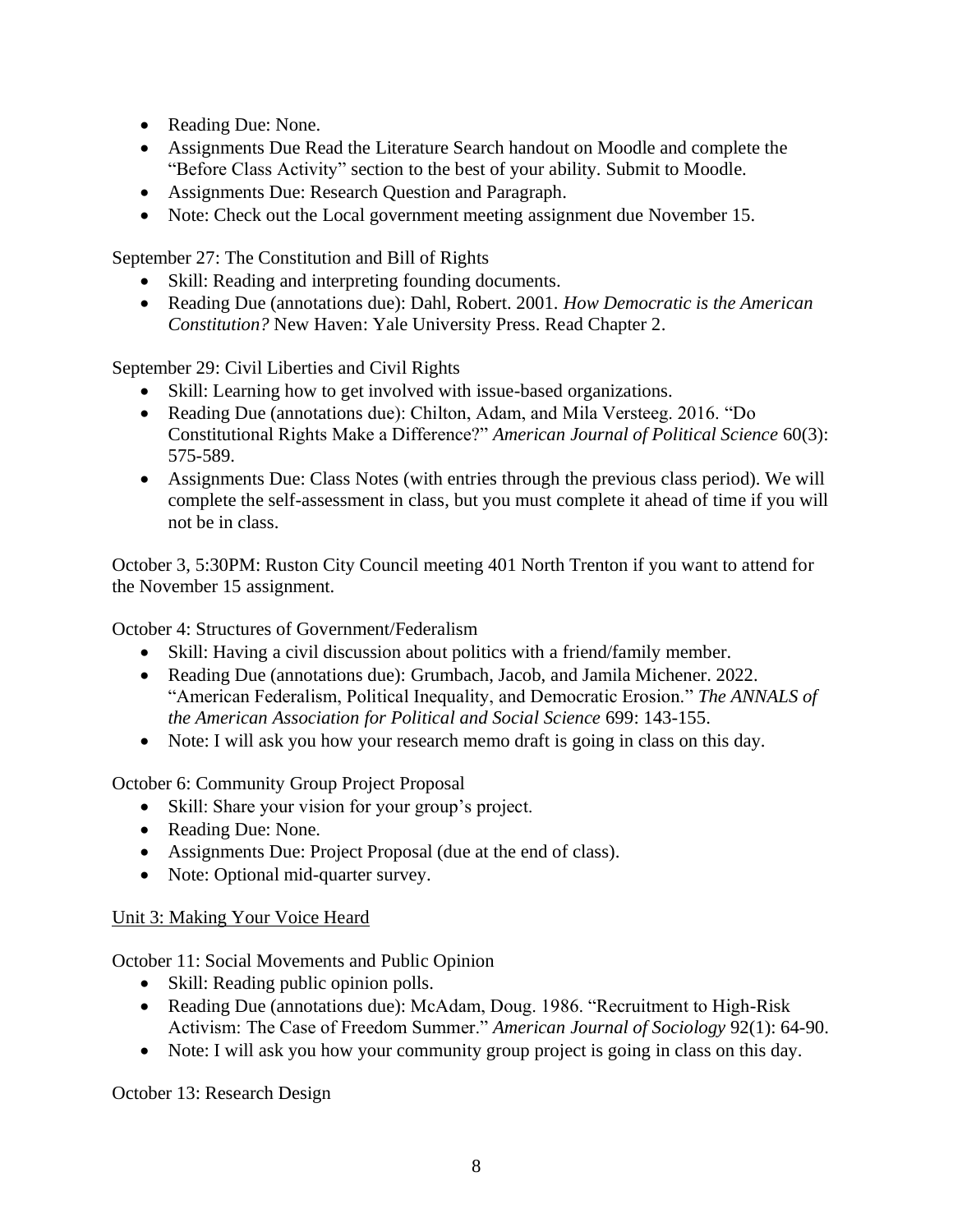- Skill: Testing your hypothesis in a methodologically sound manner.
- Reading Due: None.
- Assignments Due: Research Memo Draft (see rubric criteria later in the syllabus).

October 18: Voting and Elections

- Skill: Describe the process of voting in Louisiana.
- Reading Due (annotations due): Engstrom, Erik, and Jason Roberts. 2016. "The Politics of Ballot Choice." *Ohio State Law Journal* 77(4): 839-866.

October 20: Political Parties

- Skill: Critically analyze party platforms.
- Reading Due (annotations due): Mason, Lilliana. 2015. "I Disrespectfully Agree: The Differential Effects of Partisan Sorting on Social and Issue Polarization." *American Journal of Political Science* 59(1): 128-145.

### Unit 4: Institutions

October 25: Local Government

- Skill: Know your locally elected officials and when and how to contact them.
- Reading Due (annotations due): Moy, Bryant. 2021. "Can Social Pressure Foster Responsiveness? An Open Records Field Experiment with Mayoral Offices." *Journal of Experimental Political Science* 8(2): 117-127.
- Note: Time to work on community engaged project.

October 27: Media

- Skill: Critically analyze political media.
- Reading Due (annotations due): O'Brochta, William. 2022. "Perceptions of Partisanship in Local Television News." *Electronic News* 16(1): 3-17.
- Note: Time to work on community engaged project.

November 1: Media Continued and Project Presentations

- Skill: Providing constructive feedback.
- Reading Due: None.
- Assignments Due: Project Poster (group submission), Documents (group submission), and self and peer evaluation (each student must complete survey on Moodle).

November 3: Congress

- Skill: Interacting with colleagues in a professional government setting.
- Reading Due (both readings in the same Perusall link; complete 5+ total annotations):
	- o Vincent, Carol Hardy and Laura B. Comay. 2020. *The Great American Outdoors Act, H.R. 1957: Selected Provisions.* Washington, DC: Congressional Research Service.
	- o Lawless, Jennifer, Sean Theriault, and Samantha Guthrie. 2018. "Nice Girls? Sex, Collegiality, and Bipartisan Cooperation in the US Congress." *The Journal of Politics* 80(4): 1268-1282.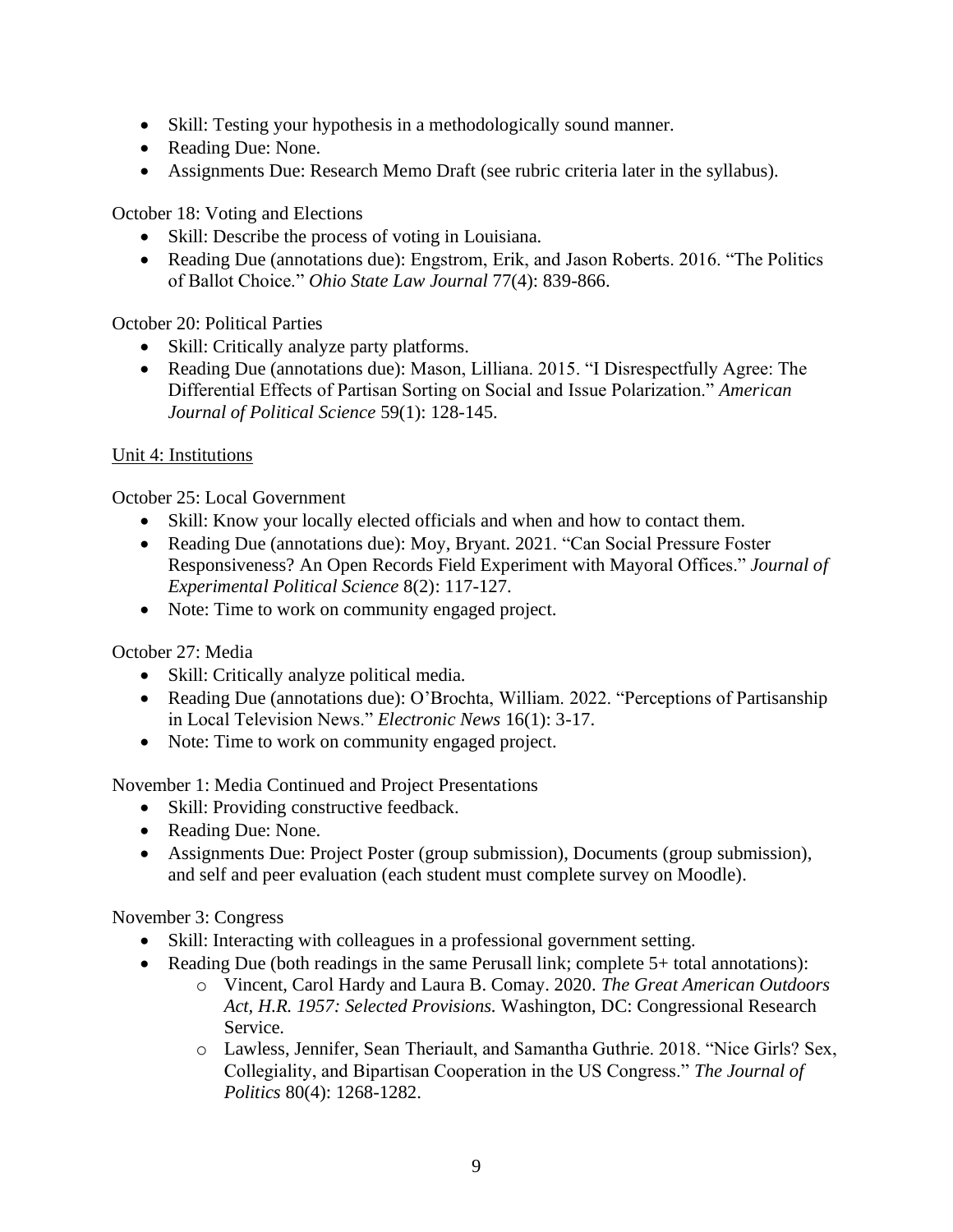November 7, 5:30PM: Ruston City Council meeting 401 North Trenton if you want to attend for the November 15 assignment.

November 8: Presidency

- Skill: Learning how to articulate interest group priorities to Presidents.
- Reading due (annotations due): Morgenstern, Scott, John Polga-Hecimovich, and Sarah Shair-Rosenfield. 2013. "Tall, Grande, or Venti: Presidential Powers in the United States and Latin America." *Journal of Politics in Latin America* 5(2): 37-70.

November 10: Bureaucracy

- Skill: Writing survey questions and conducting surveys.
- Reading Due (annotations due): Meier, Kenneth. 1975. "Representative Bureaucracy: An Empirical Analysis." *American Political Science Review* 69(2): 526-542.
- Note: Time to work on Research Memo in class.

**Graduating Seniors: All assignments are due on November 14 by 5PM so that I can grade them in time to submit your grades on November 15. This includes your research memo, class notes, class notes self-assessment, end-of-quarter survey, and local government meeting.**

November 15: Courts and Recap

- Skill: Your role as a potential juror.
- Reading Due: None.
- Assignments Due:
	- o Class Notes (with entries through the previous class; submit before class).
	- o Local government meeting (submit on Moodle before class).
- Note: We will complete the class notes self-assessment and end of quarter survey in class, but you must complete them ahead of time if you will not be in class.

Instructions for Local Government Meeting Assignment:

Attend any local government meeting (either virtually or in-person including a recorded session) from the following list at any point during the quarter. Write a 250-word paragraph describing the meeting and reflecting on your experience.

- 1. Tech Student Senate: Tuesdays at 6PM every week in University Hall 134. Video: https://www.youtube.com/channel/UCWoxbI7TVzn7BHo7VAdWmyA/
- 2. Ruston City Council: First Monday at 5:30PM at 401 North Trenton.
- 3. Ruston Planning and Zoning Commission: Third Monday at 5:30PM at 401 North Trenton.
- 4. Grambling City Council: First Thursday at 6PM at 127 King Street. Stream: https://www.facebook.com/City-of-Grambling-182276635471374/.
- 5. Lincoln Parish Police Jury: Second Tuesday at 7PM at 910 North Trenton. Video: https://www.youtube.com/channel/UCB43A5JxAIAXrwe2KFskc2Q
- 6. Monroe City Council: Second and fourth Tuesdays at 6PM at Monroe City Hall (400 Lea Joyner Expressway). Audio: https://monroela.us/government/monroe-city-council (see "Council Meeting Recordings" on the right menu bar)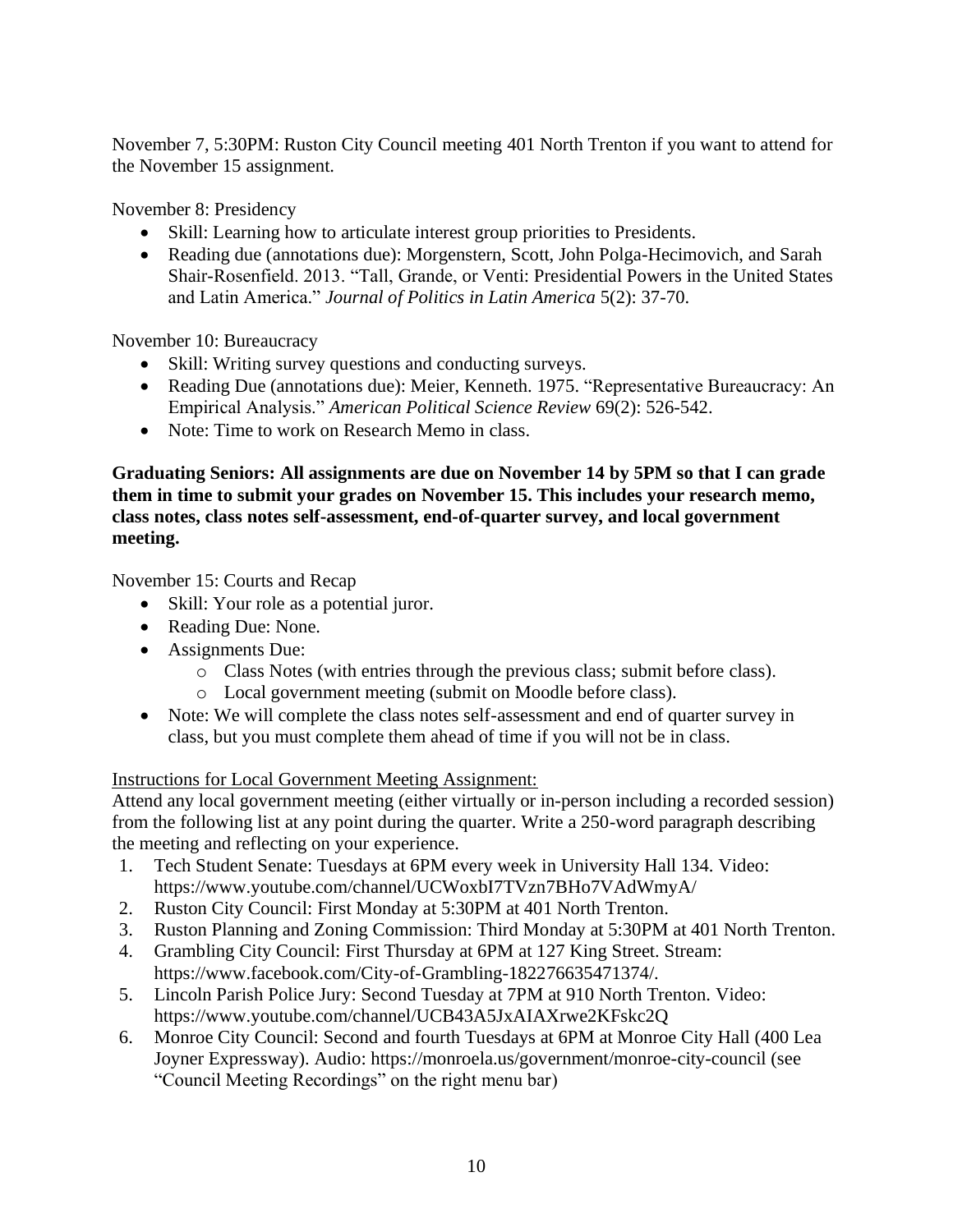- 7. West Monroe Board of Alderman: Second Tuesday at 6:30PM at West Monroe City Hall  $(2305$  North  $7<sup>th</sup>$  Street).
- 8. Lincoln Parish School Board: First Tuesday at 6PM at STEM Center at Ruston Junior High School at 525 Tarbutton Road
- 9. Ruston City Court or 3<sup>rd</sup> Judicial District Court located at 100 West Texas Avenue.
- 10. Shreveport City Council: Second and fourth Tuesdays at 3PM on the first floor of 505 Travis Street. Video: https://www.shreveportla.gov/2357/View-City-Council-Meetings
- 11. Minden City Council: First Monday at 5:30PM at 520 Broadway Street. Stream: https://www.facebook.com/cityofminden
- 12. Other local government meetings open to the public (e.g., Lincoln Parish Library Board of Control, any other local government meeting in Louisiana or your hometown, meeting of the Louisiana House of Representatives or Louisiana Senate).

# **November 17:**

- **Class will not meet.**
- **Assignments Due: Research Memo (submit by class time).**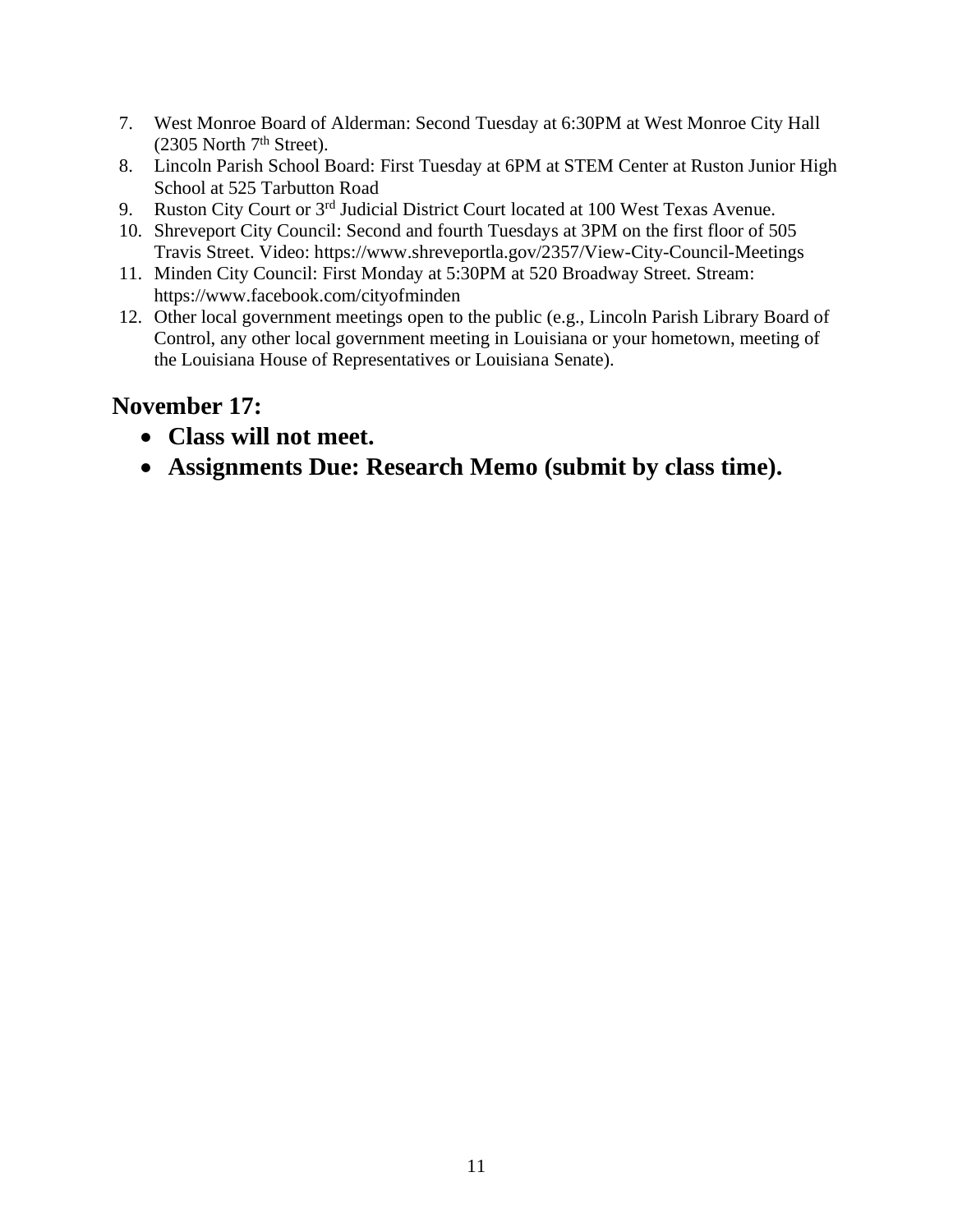# **Description of Assignments:**

# **Social Annotation (15%)**

Completing and engaging with course material and other students is essential to your success in this course. We will be using Perusall (linked on Moodle) for social annotation. The idea behind social annotation is that you can engage with other students in the course while reading the required content. This will help you to read in a more active and engaged way, to come to class more prepared for our discussions, and to generate ideas that you would like to raise in class. My motivation in asking you to do social annotations is to help you read efficiently. This is a skill that you *can* develop.

For each assigned reading where annotations are due, complete the following:

- Go to Moodle and click on the link for an assigned reading. You must access Perusall through Moodle for your annotations to be saved.
- You will be randomly assigned to different "reading groups" where you see annotations and comments from only selected students to reduce comment overload.
- Read the text. I recommend skimming through the entire text once, marking any points of confusion, and asking clarification or definition questions. These are not substantive annotations that count toward your grade, but they will help you read more effectively.
- Return to the text later and read it again. While doing so, **make at least five substantive annotations**. Examples of substantive and not substantive annotations follow.
- Reading and completing the annotations for a particular class period should take you no less than 1 hour and no more than 2 hours. If you find yourself spending more time on an assignment, refer back to the Hoover Green piece on reading effectively. Feel free to come talk to me if you are having any difficulty. This assignment is not meant to take up too much time.

How to write a substantive annotation:

- 1. Find a part of the reading that is interesting, surprising, or about which you would like to make an annotation.
- 2. Highlight the relevant text and leave an annotation or, if someone else has already highlighted the text, leave a comment responding to their annotation.
- 3. In your annotation, go beyond agreeing with or re-stating what the reading is saying. Discuss how you have thought about and processed the information you read. Make connections to concepts form your notes or that you learned in class. Discuss how the reading relates to you personally or to current events. Provide depth by writing at least two sentences per annotation.
- 4. Complete at least five substantive annotations, spread throughout the reading.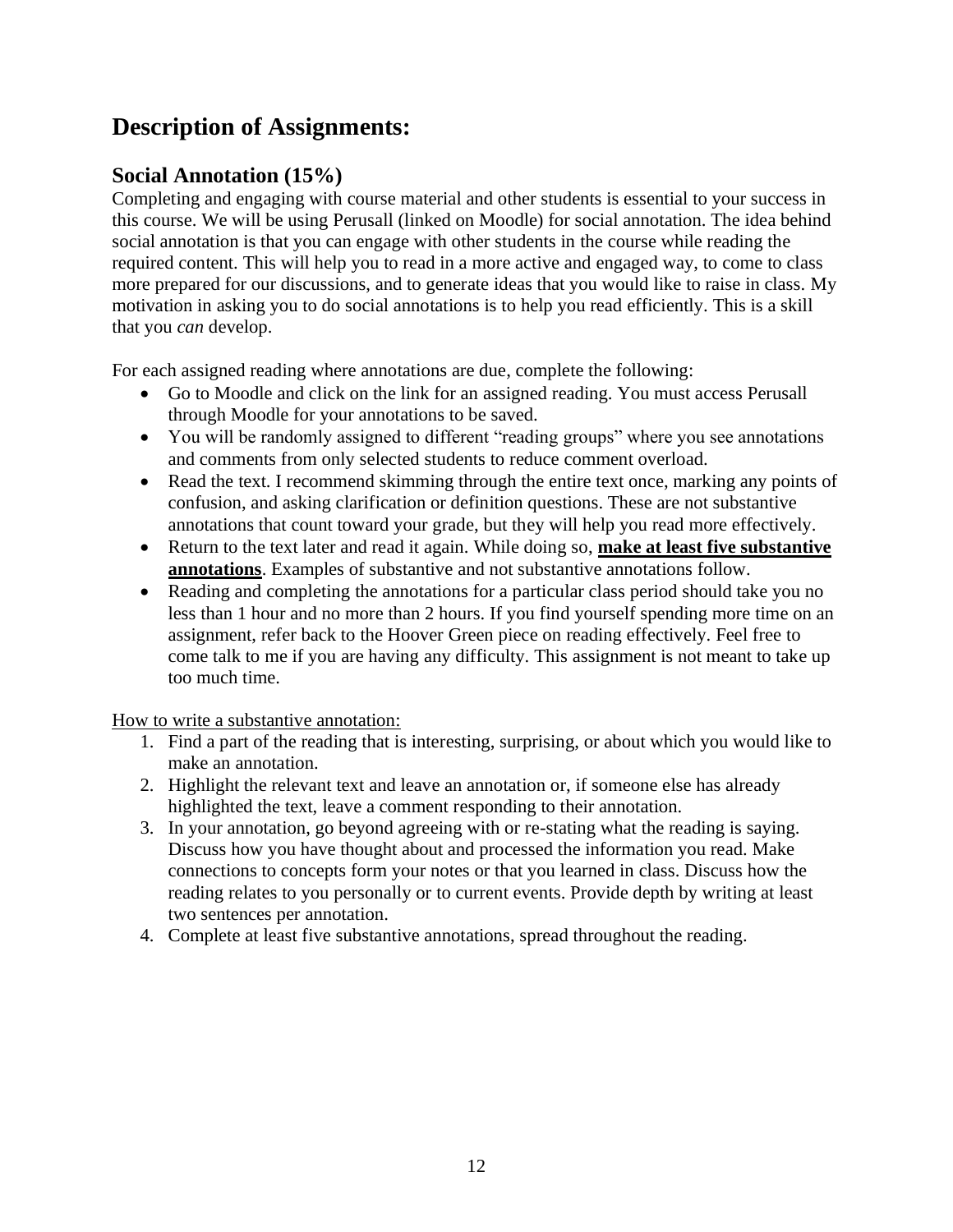Non-exhaustive examples of substantive and not substantive annotations:

Notice that the substantive comments go far beyond a single sentence and focus on explaining and making connections.

|               | Not substantive          | Substantive                                              |  |  |
|---------------|--------------------------|----------------------------------------------------------|--|--|
| Definition    | This term means          | This term means [description of term]. By                |  |  |
|               | [description of term].   | introducing this concept, the authors [describe why      |  |  |
|               |                          | the concept is important]. In addition, we discussed     |  |  |
|               |                          | this concept in class [describe how].                    |  |  |
| Upvote        | [Student uses the green] | [Upvote comment] This makes a lot of sense to me         |  |  |
|               | checkmark to upvote      | because [describe why]. But, I can also see how          |  |  |
|               | another student's        | [introduce a different point of view].                   |  |  |
|               | comment]                 |                                                          |  |  |
| Question      | What are the impacts of  | What are the impacts of [describe something]? I think    |  |  |
|               | [describe something]?    | that the impact is [describe impact] because [describe   |  |  |
|               |                          | reason]. This is important because [describe why].       |  |  |
| Agreement     | I agree.                 | I agree because [describe why]. [Tell story about        |  |  |
|               |                          | experience you have had related to the concept being     |  |  |
|               |                          | discussed].                                              |  |  |
| Example       | This is true today.      | This is true today because [describe specific            |  |  |
|               |                          | instance]. I know people impacted by [describe topic     |  |  |
|               |                          | and how people are impacted].                            |  |  |
| Clarification | What does this mean?     | What does [describe phrase] mean? My interpretation      |  |  |
|               |                          | is that it probably means [describe possible meaning],   |  |  |
|               |                          | but I also found a source online [list source] that says |  |  |
|               |                          | [describe what the source says]. Clarifying this         |  |  |
|               |                          | definition is important because [describe why].          |  |  |
| Interesting   | This is interesting. I   | This resonated with me because I have had [describe      |  |  |
|               | had not thought about    | some experience]. I also see [describe the topic]        |  |  |
|               | this before.             | mentioned frequently in the news like in a recent        |  |  |
|               |                          | story [describe story].                                  |  |  |

Submission and Evaluation: You should submit annotations for the indicated readings. **Your three lowest annotation grades will be dropped (this includes any annotations you do not turn in, so feel free to skip when you are busy).** Be sure to check your annotation grades frequently, as simply completing five annotations will not get you credit if those annotations are not substantive.

If you experience some problem completing annotations in Perusall, you can e-mail me your annotations by the time they are due.

I evaluate annotations in the following way:

- I will engage with you in Perusall by responding to questions and annotations.
- After annotations are due, I count the number of annotations you submitted to ensure you submitted at least five annotations. I then check to ensure that your annotations are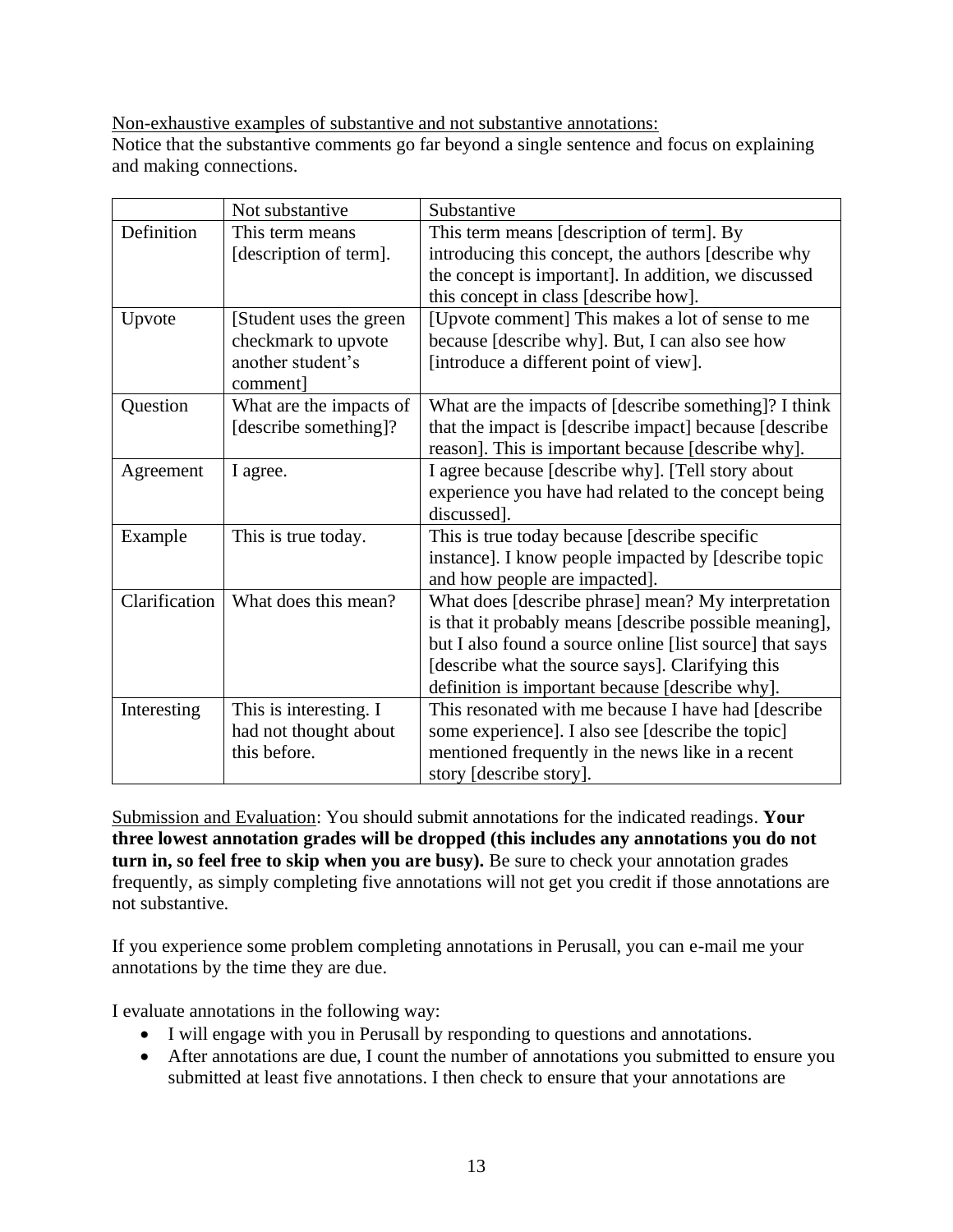substantive. This is not an exact science, which is why I drop your three lowest annotation grades. You will receive an evaluation of:

- o Complete (100%): Excellent annotations: at least five substantive annotations; material is engaged well.
- o Incomplete (0%): Unsatisfactory annotations: poor quality annotations (only short responses or not substantive responses) or fewer than five substantive annotations. Or no submission/submitted late.
- o Each individual annotation grade is only a small part of your overall course grade. Missing one annotation will not impact you much, but missing many will.

## **Class Engagement (7%)**

I hope that class time will be a productive space to discuss readings, work in groups to complete activities, teach your peers, and relate the course to your life experiences. Class engagement goes beyond simply showing up for class, though being in class is definitely an important component. If you miss a substantial amount of class, you can expect to receive a 0% on class engagement.

I will evaluate class engagement based on the following criteria: Listen respectfully, ask respectful questions, and actively participate. You play a critical part in maintaining an inclusive classroom climate. You must participate both during class and during the work we do outside of class (annotations, projects, et. cetera); if you feel uncomfortable participating, please reach out to me so we can figure out a way for you to be engaged.

Evaluation: The final class engagement grade will be assigned at my discretion based on a holistic evaluation of your performance. If you have concerns about your engagement, please discuss them with me during the quarter. We can work together to help you do well in this component of the course.

## **In-Class Writing (10%)**

Writing clearly and effectively is a difficult skill for all political scientists, and practice is the best way to improve your writing ability. At some point during each class, we will engage in short writing exercises. These writing exercises are designed to help you think about course content, to develop your writing skills, and to prepare you for completing the research memo assignment. These writing assignments can occur at any time during a given class. You must be physically present in class when the writing assignment is announced in order to complete it. I highly value these writing exercises as a way to help you improve your ability to express ideas.

**Writing exercises can only be completed if you are physically present in class.** They cannot be made up, and they cannot be completed if you do not attend class. Completing an in-class writing assignment without being in class is academic misconduct and is grounds for a referral to the Student Conduct Office.

Evaluation: Writing exercises will be graded for completion: complete writing exercises provide a thoughtful response to the writing prompt and are of sufficient length given the time we had in class for the writing exercise (at least a few full and complete sentences). Complete writing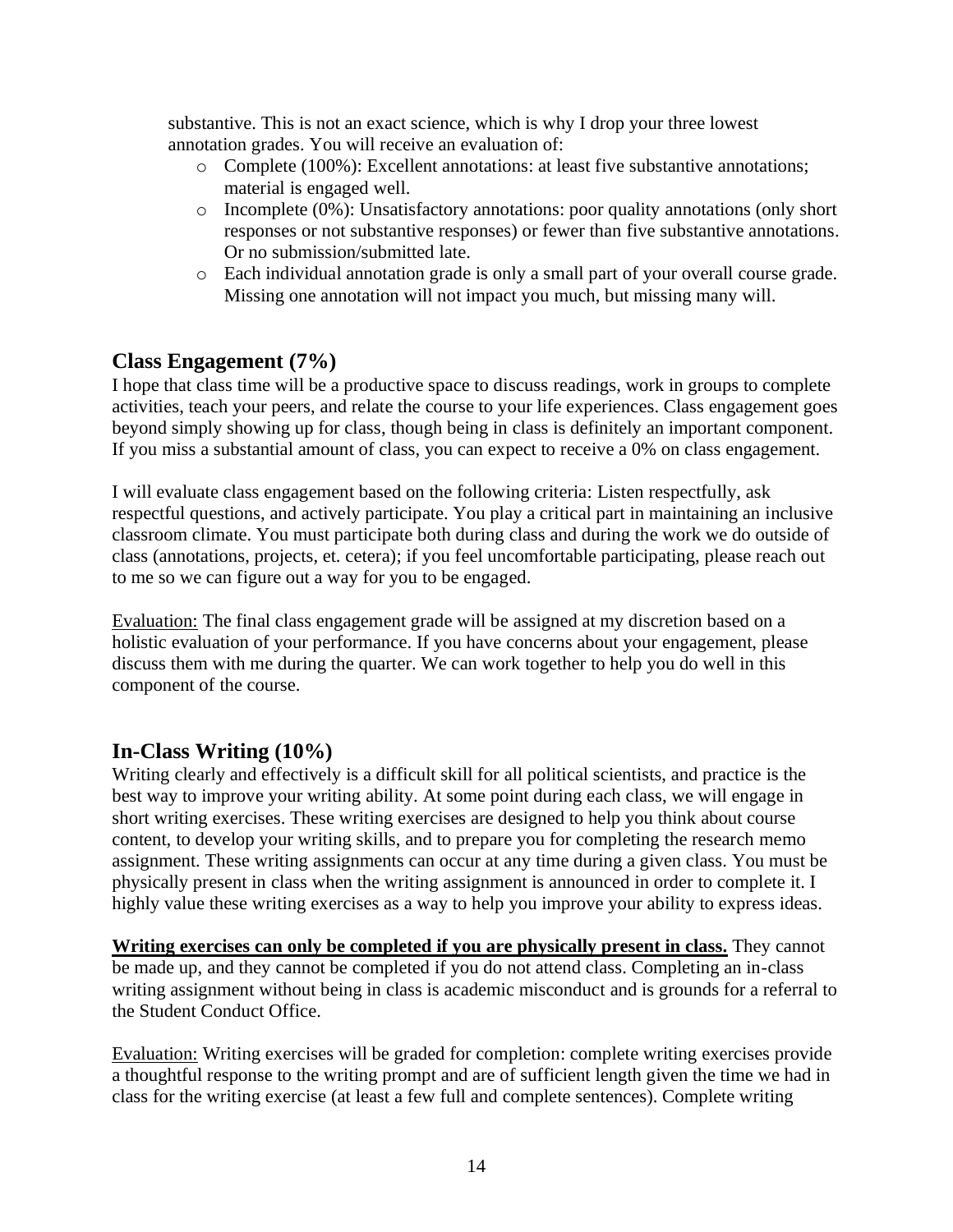exercises will be awarded full credit. Writing exercises that do not thoughtfully engage with the writing prompt will receive no credit. **Your three lowest writing assignment grades will be dropped.**

### **Class Notes (10%)**

Students learn and make connections between different course concepts by taking notes and referring to them throughout the quarter. The class notes assignment is meant to help encourage you to take effective notes and to teach effective notetaking.

To complete your class notes, take notes either in a physical notebook or in a computer file. I encourage you to take notes by hand, as doing so improves retention.<sup>3</sup> The dates when the class notes are to be submitted are clearly marked on the syllabus. If you are taking notes in a physical notebook, you should create an electronic copy of your class notes (scan or take pictures) to submit on the indicated class days. In order to earn an "A," your class notes must meet all of the self-assessment criteria listed below.

Please remember that your class notes must be your own work. If you are absent, talk to a friend about what happened in class, view the slides, and create your own notes for that class period. You are free to collaborate with other students as long as you wrote the entirety of your class notes. Copying notes from other students without appropriate attribution is plagiarism.

Students often struggle to organize their notes and ask for suggestions to help. There is no onesize-fits all organizational method or process. I recommend the following process:

- 1. Create a header for each class section before class.
- 2. As class starts, list the day's objectives.
- 3. Begin taking notes in the notes section. Each topic, discussion, or activity should have its own item in a numbered list. Fill in detailed notes --- phrases, ideas, and descriptions -- as class proceeds.
- 4. **Important!** After class is over, go back to your notes and the slides from the class. Fill in key terms, additional notes that you missed, and write a brief reflection. This process should take about 15 minutes per class.

Following this process will result in notes that meet the criteria and will look like this template:

### **September 8: Introductory Class**

Objectives: [bulleted list of objectives]

Key Terms: [bulleted list of at least two key terms from class] Notes: [numbered list with each topic/discussion/activity from class followed by detailed notes] Reflection: [two sentence reflection on that day's class]

<sup>&</sup>lt;sup>3</sup> Smoker, Timothy J, Carrie E. Murphy, and Allison K. Rockwell. 2009. "Comparing Memory for Handwriting versus Typing," *Proceedings of the Human Factors and Ergonomics Society Annual Meeting* 53(22):1744-1747.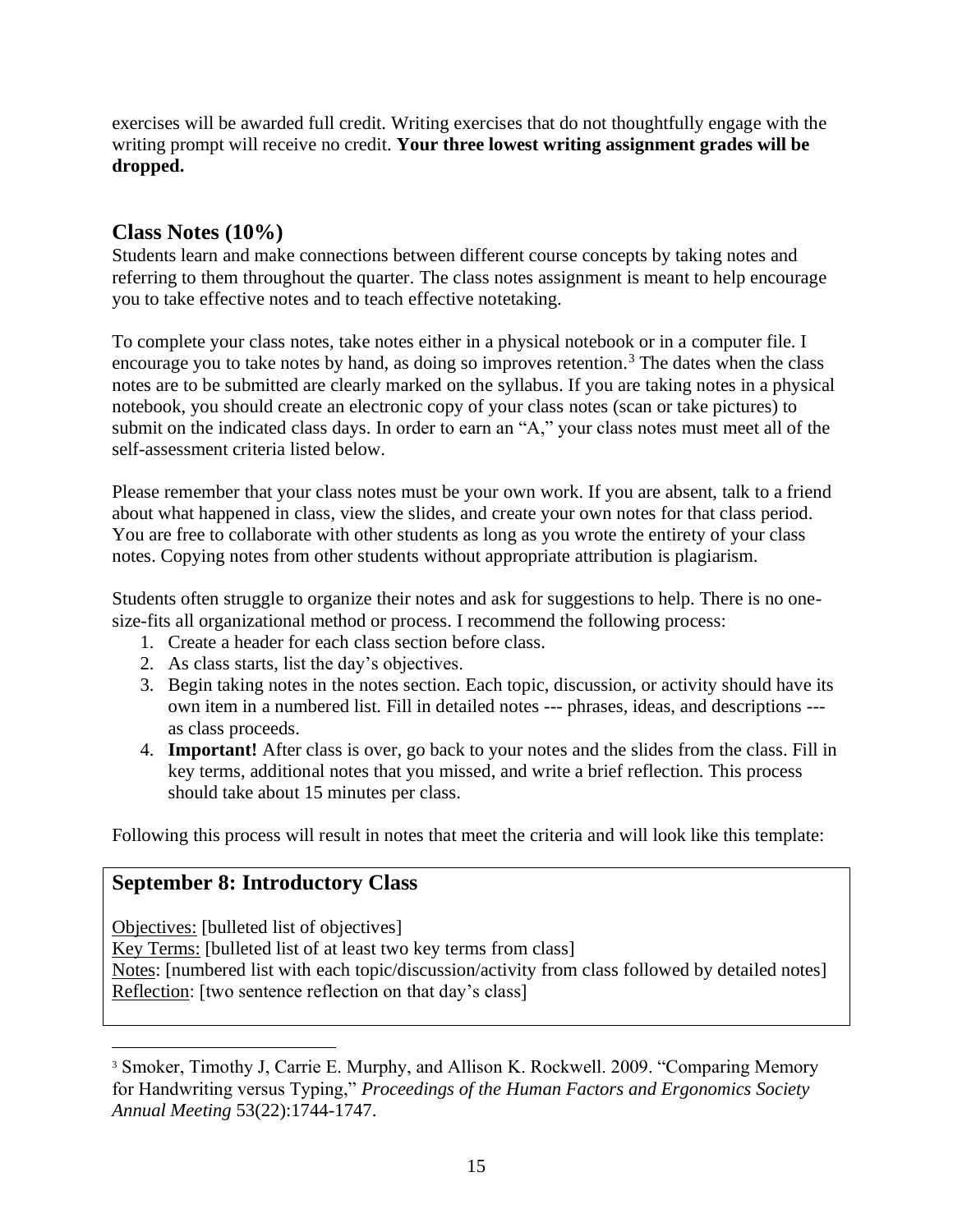Evaluation: Twice during the quarter, I will ask you to submit your class notes. Those dates are marked on the topics and readings. Your class notes should be submitted to Moodle before class.

We will conduct an in-class activity with your class notes where you will complete a selfassessment; if you are not in class on that day, you must complete the self-assessment before class time. I will read your self-assessment and reserve the right to adjust the grade you give yourself. Your self-assessment will include the following questions exactly as written. This means that your class notes should meet all of the criteria listed below.

- 1. My class notes are organized. Each class day is labeled with a heading, and I have used a consistent system to organize my notes.
- 2. My class note entries are complete. They include the main ideas from each class (including any I may have missed). I could refer back to my class notes and describe the terms, concepts, and activities that took place during class to a friend who was not there.
- 3. My class note entries are sufficiently detailed. Taking good notes involves summarizing, paraphrasing, and re-stating in your own words. My notes entries contain enough detail that a friend who is not in the class could use them to study for a quiz or test (and get a good grade!). While there is no set length requirement for entries, in general, each entry should be a few hundred words.
- 4. My class notes are my own work. Coping notes from other students without appropriate attribution is considered plagiarism.
- 5. If you were to evaluate your class notes on a grading scale from A to F based on how well they fulfill the above listed criteria, what grade would you assign and why?

## **Community Engaged Project (23%)**

Theories and concepts from political science play out in real ways in local communities. Local political issues and public policy problems often have the most impact on people's lives, meaning that understanding the connection between political science these local issues is of utmost importance. We will work on a community engaged project during this course to help you make this connection and to better understand the needs of the community and how you might be able to contribute.

You will work in groups to implement a community engaged project during this quarter.<sup>4</sup> While your group will have a lot of flexibility in determining how you will design and implement your project, your group should choose one project topic from the list below. I have developed these project topics in order for us to have fruitful discussions about issues in American politics from different perspectives across groups and to ensure that groups do not all work on the same topic and overwhelm local organizations and contacts who are experts on these topics.

After selecting a topic, your group will develop a short project proposal that details how you will implement your project. I will provide feedback on the project proposal. You will then have time to implement the project and to prepare documents and a poster discussing your results.

<sup>4</sup> You are responsible for working with your group. Individual projects and alternate assignments are not possible.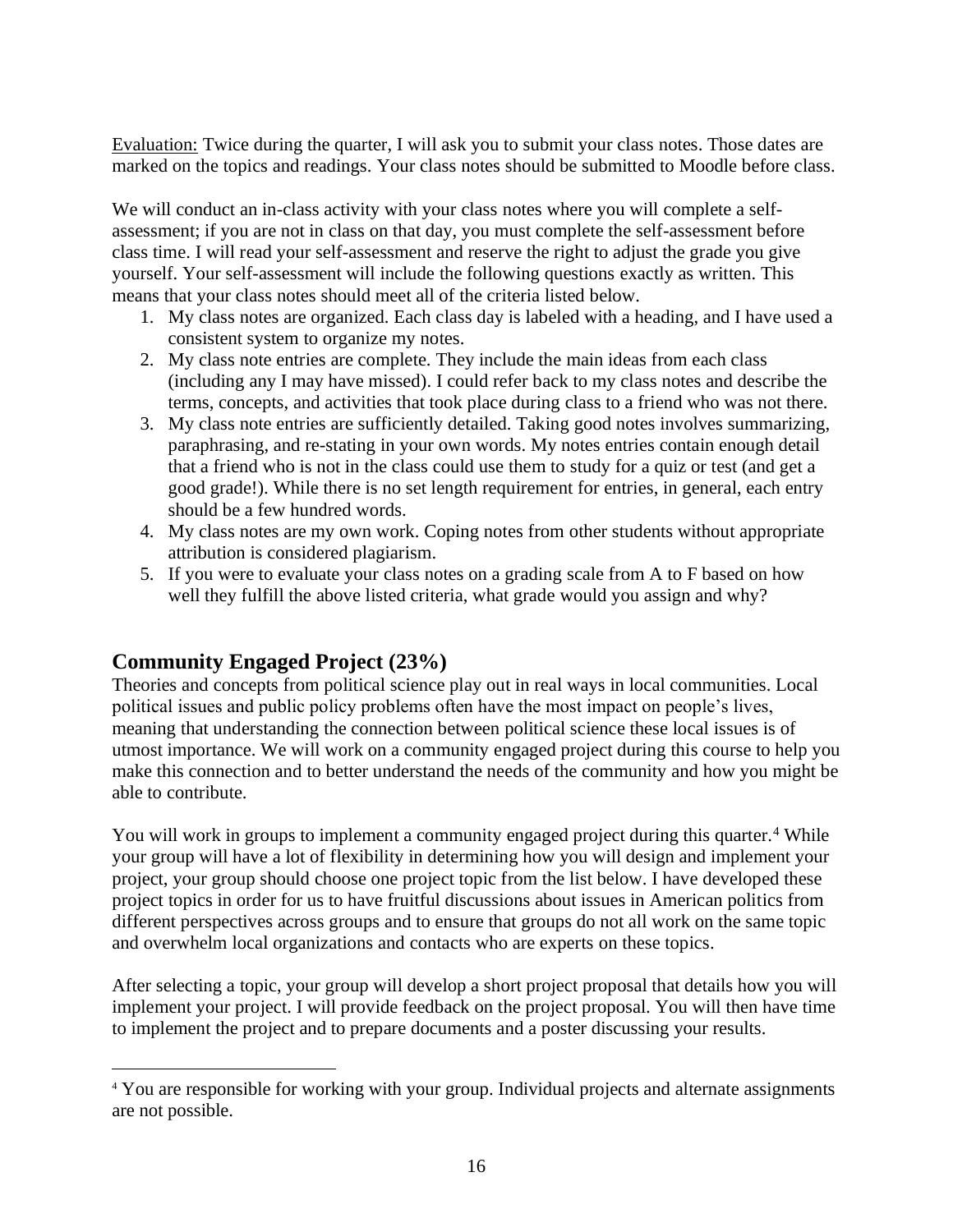Project Topics:

- 1. Needs assessment: Choose a public policy issue that your group cares about. Identify community organizations in Ruston or Northern Louisiana working on this issue. Research these community organizations to find out how they operate, what their programs are, and how Tech students might get involved in their organizations. Select one organization of particular interest and reach out to the organization (reach out only after your project proposal is approved). Visit the organization and meet with organization staff to talk about their needs. Then, complete the documents section, poster, and self/peer evaluation.
- 2. Community contact: Choose a public policy issue that your group cares about. Identify an appropriate elected official to contact to understand their views on this issue. Research the issue and the elected official's views. Contact the elected official (only after your project proposal is approved) and ask them about their views on this issue. Then, complete the documents section, poster, and self/peer evaluation.
- 3. Improving Tech: Identify a potential problem on campus that your group thinks should be resolved. The potential problem cannot be lack of parking because of the frequency with which this potential problem has already been investigated. Conduct research to show that your potential problem indeed exists and develop a plan to determine a change that could improve the problem. Find out about the process for getting the change implemented, including determining key stakeholders other than President Guice (he is a stakeholder in every campus issue!). Contact one stakeholder (only after your project proposal is approved) and meet with them to ask them about this issue. Then, complete the documents section, poster, and self/peer evaluation.
- 4. Community walk: Choose a city, town, or village in Northern Louisiana of interest to your group and describe why you chose this community. Research what issues people in the community might care about. Then, visit the community and both walk and drive through as much of the community as possible. Record potential issues or problems that you see and explain why what you observe constitutes and issue or problem. Then, complete the documents section, poster, and self/peer evaluation.

### Timeline:

- 1. At the appointed time during class, form a group of between 7 and 8 members of the course. Think carefully about with whom you want to work.
- 2. Project Proposal (5%): Select a project topic and develop a project proposal describing the project your group plans to implement related to this project topic. The project proposal should include the following components and be at least 750 words. The project proposal is worth 5% of your grade.
	- 1. Interest: Why is your group interested in this project topic?
	- 2. Project goals: Develop a goal that you hope to achieve as a result of this project. What would you like to know about your topic? Ensure that the goal is specific, measurable, attainable, relevant, and time-bound.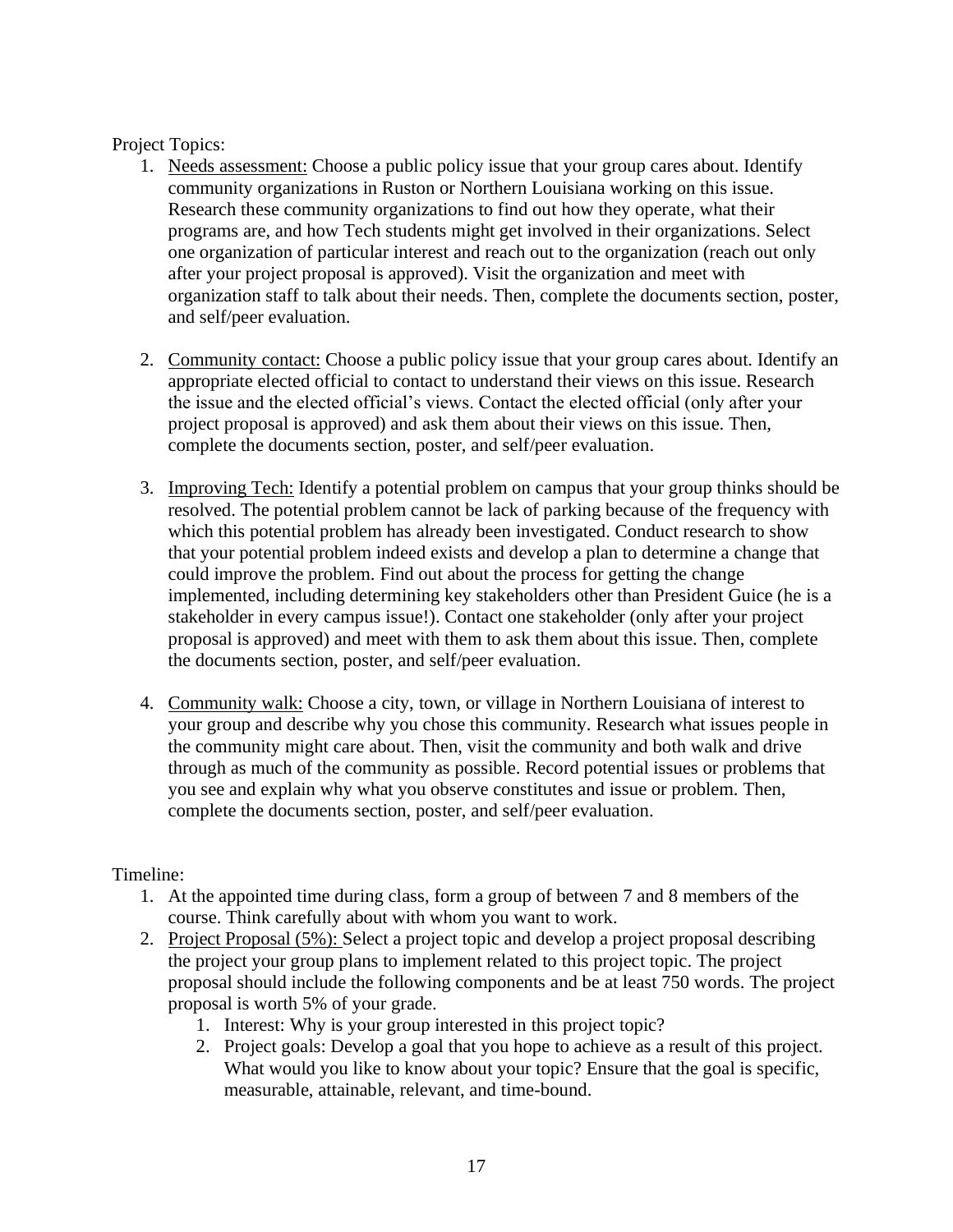- 3. Plan: Create a step-by-step plan to complete your project. This plan should have a list of tasks with each task assigned to a group member. The plan should include how your group will complete both the documents and the poster.
- 4. Discussion: How does your project relate to American politics? Your group should describe how your project reflects theories and ideas we are discussing in the course. Specifically mention readings and concepts from class.
- 3. Turn in the project proposal. Your group cannot complete the project without turning in a project proposal. Only one group member needs to submit your proposal.
- 4. Implement the project proposal.
- 5. Poster, Documents, and Self/Peer Evaluation (18%):

Documents: Each project requires submitting a document with four parts described below. This document must be wholly different from the text you put on your poster. The ideas can be similar, but the audience for the poster is students in the class and the audience for your document is someone outside of our class. Submit one document per group to Moodle.

Your documents section should contain four parts:

- 1. Policy Memo (minimum 1,500 words): A policy memo is an analytical form of writing that presents information clearly to policymakers. Your policy memo should be crafted to present evidence on your project topic to stakeholders whom you have identified. The memo must present a policy recommendation, provide evidence to support your policy recommendation, and be written in a clear, concise, and comprehensive format. The evidence that your memo will present includes the six political science journal articles you will find and cite, other background research you conduct and information you collect and the following details, which depend on your project topic:
	- a. Needs Assessment: Describe the organization's needs and how you identified those needs. Discuss the representative from the organization that you contacted and what that representative said. Explicitly describe how Tech students could best become involved with that organization.
	- b. Community Contact: Describe the elected official you chose to contact and why they were chosen. Discuss what that elected official said about the issue.
	- c. Improving Tech: Describe the Tech employee you chose to contact and why they were chosen. Discuss what that person said about the issue.
	- d. Community Walk: Describe the route you took to walk around the community you chose. Discuss how you identified public policy problems during the community walk.

Your policy memo must be formatted to look like an actual policy memo. Here is a potential resource for developing a policy memo: [https://shorensteincenter.org/wp](https://shorensteincenter.org/wp-content/uploads/2012/07/HO_Herman_Policy-Memos_9_24_12.pdf)[content/uploads/2012/07/HO\\_Herman\\_Policy-Memos\\_9\\_24\\_12.pdf](https://shorensteincenter.org/wp-content/uploads/2012/07/HO_Herman_Policy-Memos_9_24_12.pdf)

2. References: List at least six political science journal articles that you cite in your policy memo to back up your argument. Citations must be in APSA style. In looking for articles, consider the broader themes of your policy memo. For example, if your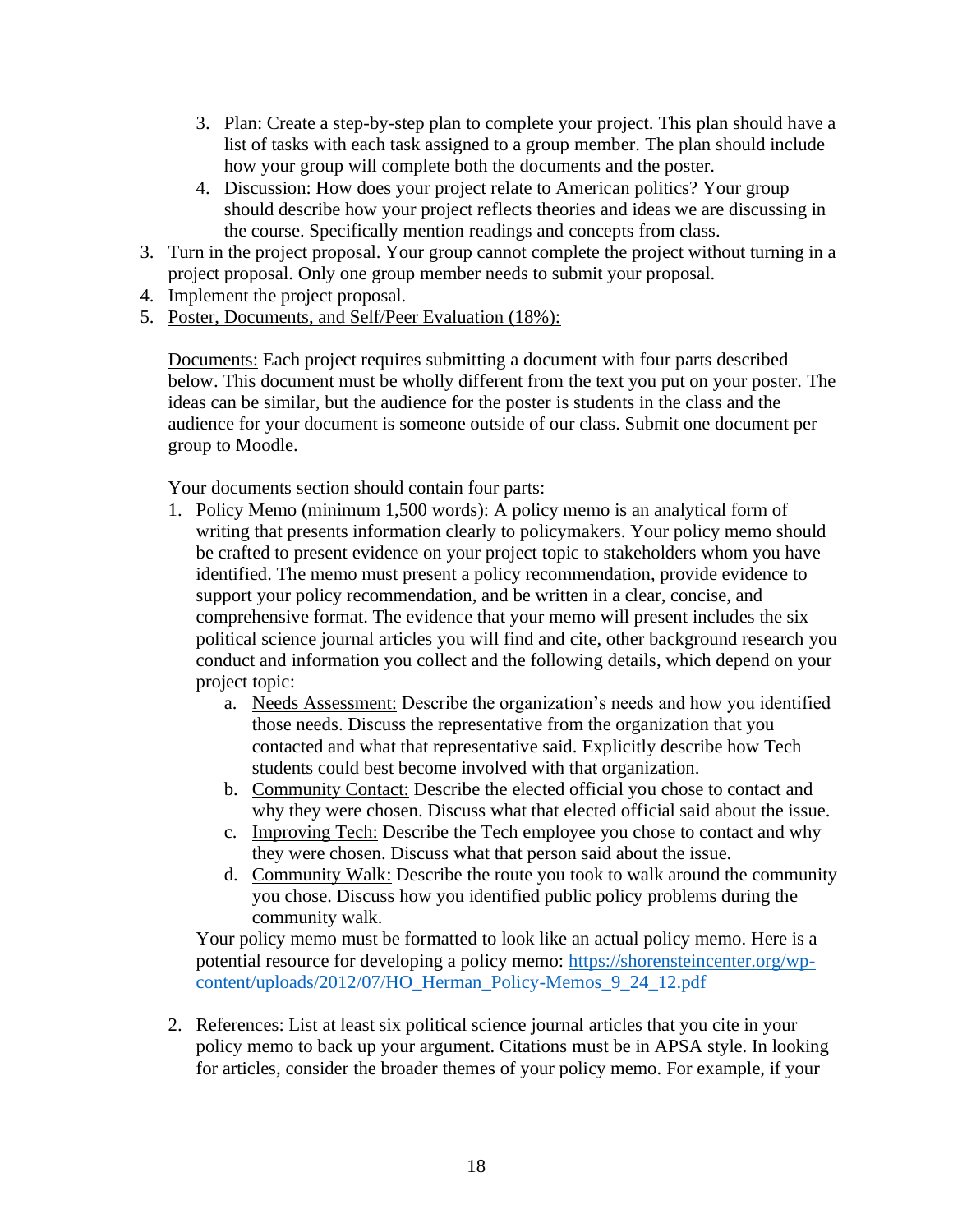memo is about improving infrastructure, you could cite related literature on how local government allocates funding or if people think of infrastructure as a policy priority.

- 3. Description (minimum 500 words): Describe the research you did on how to write a policy memo and the ways in which you wrote your policy memo to make it convincing.
- 4. Importance (minimum 500 words): Describe how your policy memo and broader project relate to the three main themes in American politics: power, representation, and engagement. In this description, you should reference specific theories, concepts, ideas, and/or activities from class.

Poster: Create a poster of any size using any medium. **Submit one poster (or a photograph of it) per group to Moodle and bring a copy to class**. All group members should be prepared to discuss the poster. The poster should include the following elements:

- 1. Topic description: Describe why you chose your topic and how you decided to take the general topic description and narrow it down.
- 2. Project goals: Discuss your project goals and whether you met your goals.
- 3. Plan: Briefly describe your project plan, focusing on why you chose to structure your project in this way. Draw on theories and concepts from class.
- 4. Impact evaluation: Describe what you learned about community needs from this project. What could people potentially do in the future to address these needs?
- 5. Reflection: Describe your experience conducting the project. Reflect on the limitations of the project and the overall impact that your project had.
- 6. Discussion: Provide specific connections between the results of your project and concepts from this course. Mention connections to readings, themes, and concepts from class.
- 7. Visuals: Use pictures, graphics, flowcharts, and other visual aids to help describe parts of your project.

Self and peer evaluation: Each individual group member must complete the self and peer evaluation questionnaire for an individual grade. The questionnaire is located on Moodle.

Evaluation: Your project proposal and poster, documents, and self/peer evaluation will be graded on the below rubrics. I expect that each group will receive the same project proposal and project poster, documents, and self/peer evaluation grade. Should the self and peer evaluations reveal significant inequities in how the work was performed, I reserve the right to score each group member separately based on the components of the project that they directly contributed to. Please see me if your group runs into any difficulties.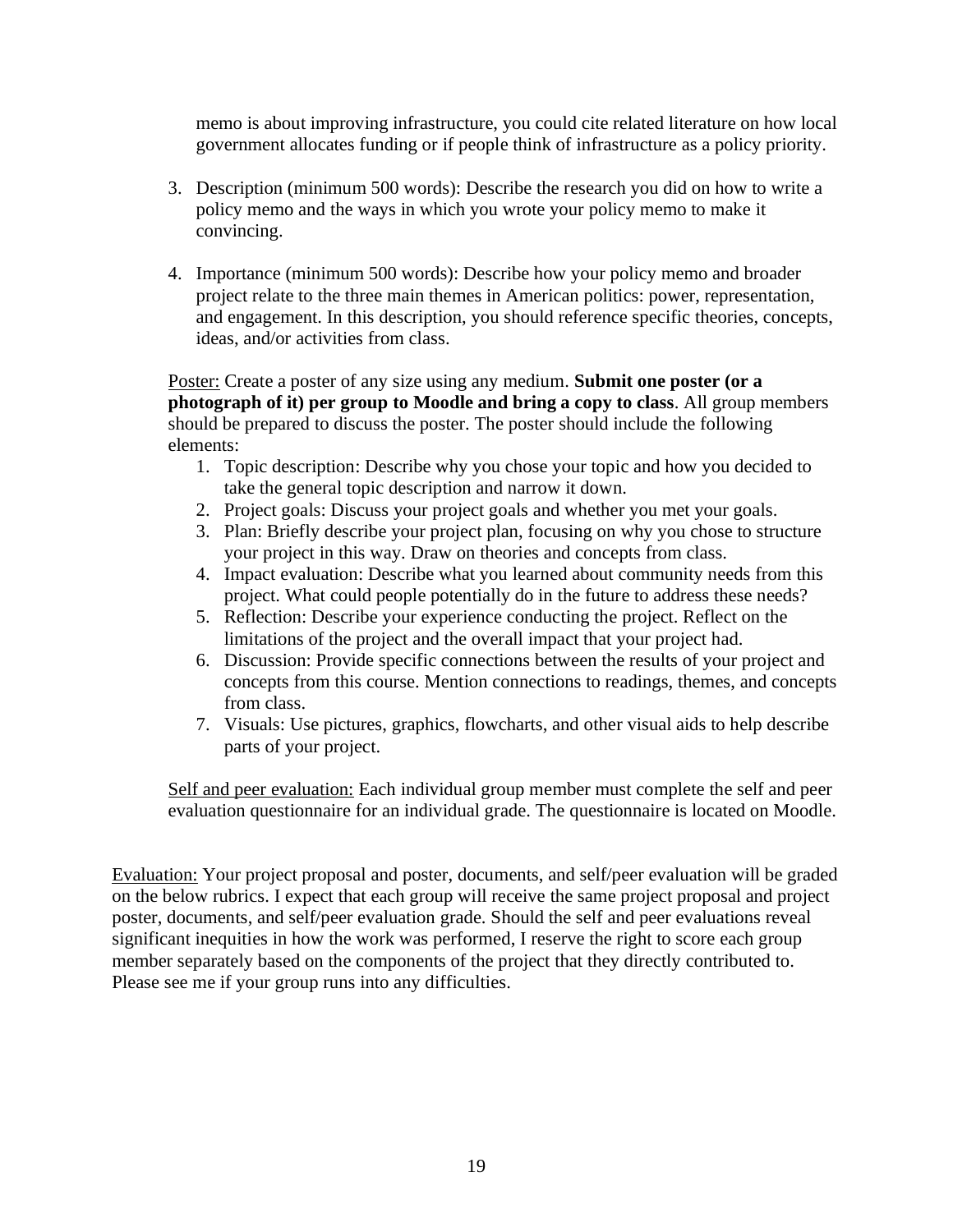# Project Proposal Grading Rubric

| 38 points                                            | Outstanding | Proficient | <b>Needs</b> |
|------------------------------------------------------|-------------|------------|--------------|
|                                                      |             |            | Improvement  |
| Is at least 750 words                                | 4           |            |              |
| Describes why you are interested in the topic        | 54          | 32         | 10           |
| Lists and describes at least one well-formed project | 54          | 32         | 10           |
| goal                                                 |             |            |              |
| Presents a step-by-step implementation plan with all | 14 12       | 1086       | 420          |
| tasks assigned to group members (by group member     |             |            |              |
| name)                                                |             |            |              |
| Discussion is robust and mentions specific           | 108         | 64         | 2.0          |
| connections to course concepts and readings          |             |            |              |

# Project Poster, Documents, and Self/Peer Evaluation Rubric

| 154 points                                            | Outstanding | Proficient     | <b>Needs</b>   |
|-------------------------------------------------------|-------------|----------------|----------------|
|                                                       |             |                | Improvement    |
| Poster (55 points)                                    |             |                |                |
| Describes the topic                                   | 54          | 32             | 10             |
| Lists and explains project goals                      | 54          | 32             | 10             |
| Describes project plan, referencing concepts from     | 108         | 64             | 20             |
| class as justification for how the plan was           |             |                |                |
| developed                                             |             |                |                |
| Has thoughtful discussion of project impact           | 54          | 32             | 10             |
| Discussion links directly to course content           | 108         | 64             | 20             |
| Is visually appealing                                 | 54          | 32             | 10             |
| Is well organized                                     | 54          | 32             | 10             |
| All group members are able to discuss the poster      | 108         | 64             | 20             |
| Documents (80 points)                                 |             |                |                |
| Meets length requirements                             | 10          | 5 <sup>5</sup> | $\overline{0}$ |
| Policy memo is clearly written                        | 108         | 64             | 20             |
| Policy memo is formatted appropriately (i.e., how     | 108         | 64             | 20             |
| an actual policy memo actually looks)                 |             |                |                |
| Policy memo presents research and scholarly           | 108         | 64             | 20             |
| evidence effectively                                  |             |                |                |
| Policy memo includes all relevant information         | 108         | 64             | 20             |
| Reference list includes at least six appropriate      | 10          | 5              | $\overline{0}$ |
| political science journal articles in ASPA citation   |             |                |                |
| style. These articles are cited in-text in the Policy |             |                |                |
| Memo.                                                 |             |                |                |
| Description describes appropriate research into how   | 54          | 32             | 10             |
| to write the Policy Memo                              |             |                |                |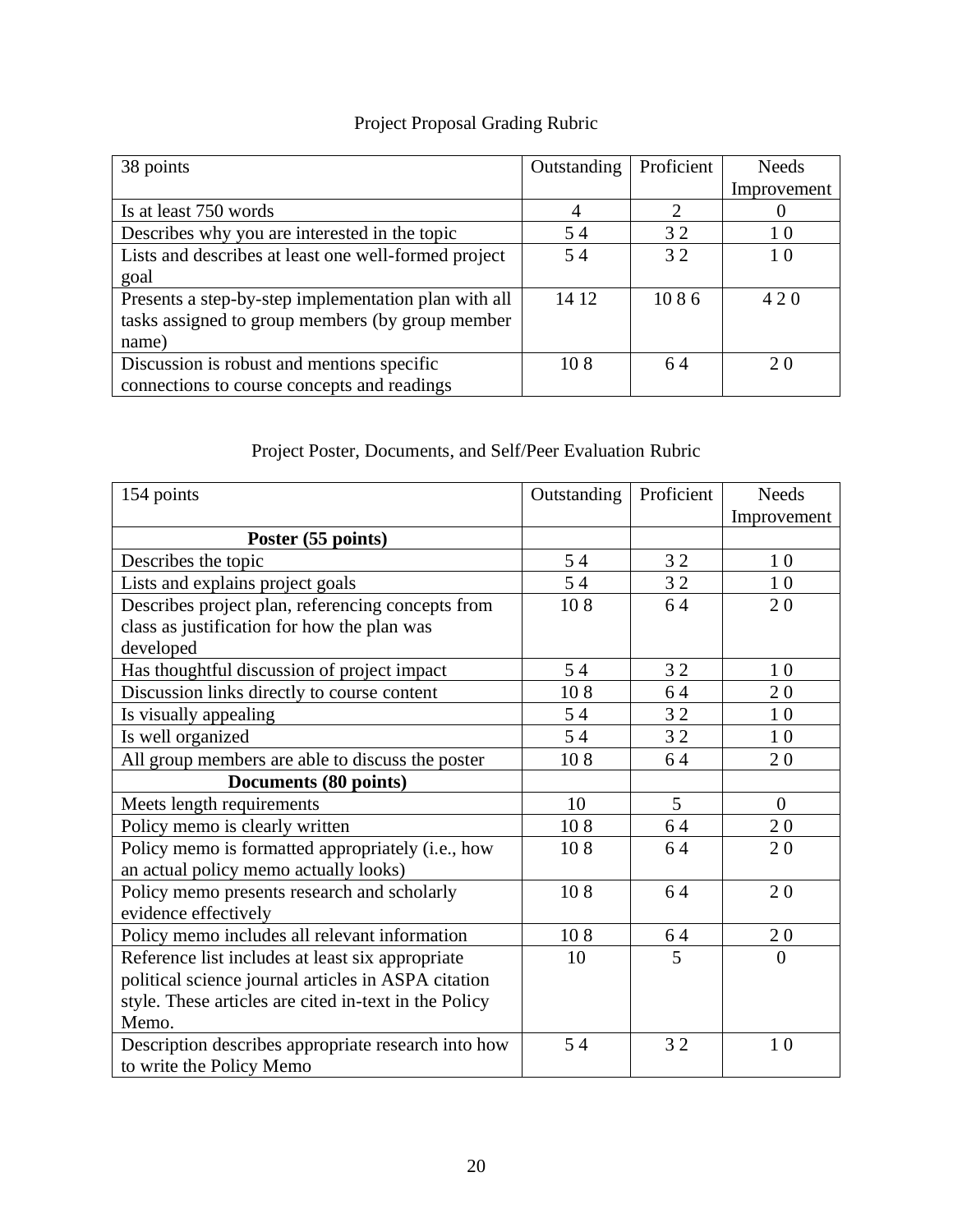| Description provides convincing narrative about     | 54    | 32   | 10  |
|-----------------------------------------------------|-------|------|-----|
| how the Policy Memo was written                     |       |      |     |
| Importance mentions how the Policy Memo relates     | 54    | 32   |     |
| to American politics                                |       |      |     |
| Importance cites theories, concepts, and terms from | 54    | 32   |     |
| class                                               |       |      |     |
| <b>Self and Peer Evaluation (19 points)</b>         |       |      |     |
| You complete an evaluation of self and peers        | 54    | 32   | 10  |
| You provide a well explained synthesis of what was  | 14 12 | 1086 | 420 |
| learned                                             |       |      |     |

### **Research Memo**

Political scientists conduct research in order to provide potential solutions to public policy problems. Conducting political science research also helps to develop key research, writing, and critical thinking skills that will prepare you for a wide range of future careers. A large part of this course is to help you to enter the political science community and to learn to share your own ideas and theories. Many of the skills taught in this course may be new to you, and you may find them difficult. Rest assured that tenured academics who have been conducting research for years still struggle throughout the research process.

At the end of the quarter, you will turn in a research memo that briefly describes a question of interest to you in American politics, reviews relevant literature, proposes a hypothesis, develops a research design, and discusses potential policy implications. The audience for your memo consists of political science students, professors, and policy makers who do not know you and who are not familiar with your research project. You should write all components of your research memo with this audience in mind. We will introduce and work through each component of your memo in class. Your task outside of class will be to expand what you prepared in class to ensure that it meets the rubric requirements.

### Research Question (5%)

Your research memo will address a research question: a problem that you feel needs to be addressed or a puzzle you have discovered. You will use this research question to write the rest of the memo, though it is perfectly okay if your question shifts slightly as the course progresses. You must choose a research question related to American politics.

For this assignment, write a *one sentence* research question followed by a 250-word description of your question. In the description, include why you think the question is interesting and how the question relates to contemporary issues in American politics.

Evaluation: Your research question and paragraph description will be evaluated based on the following rubric on the next page.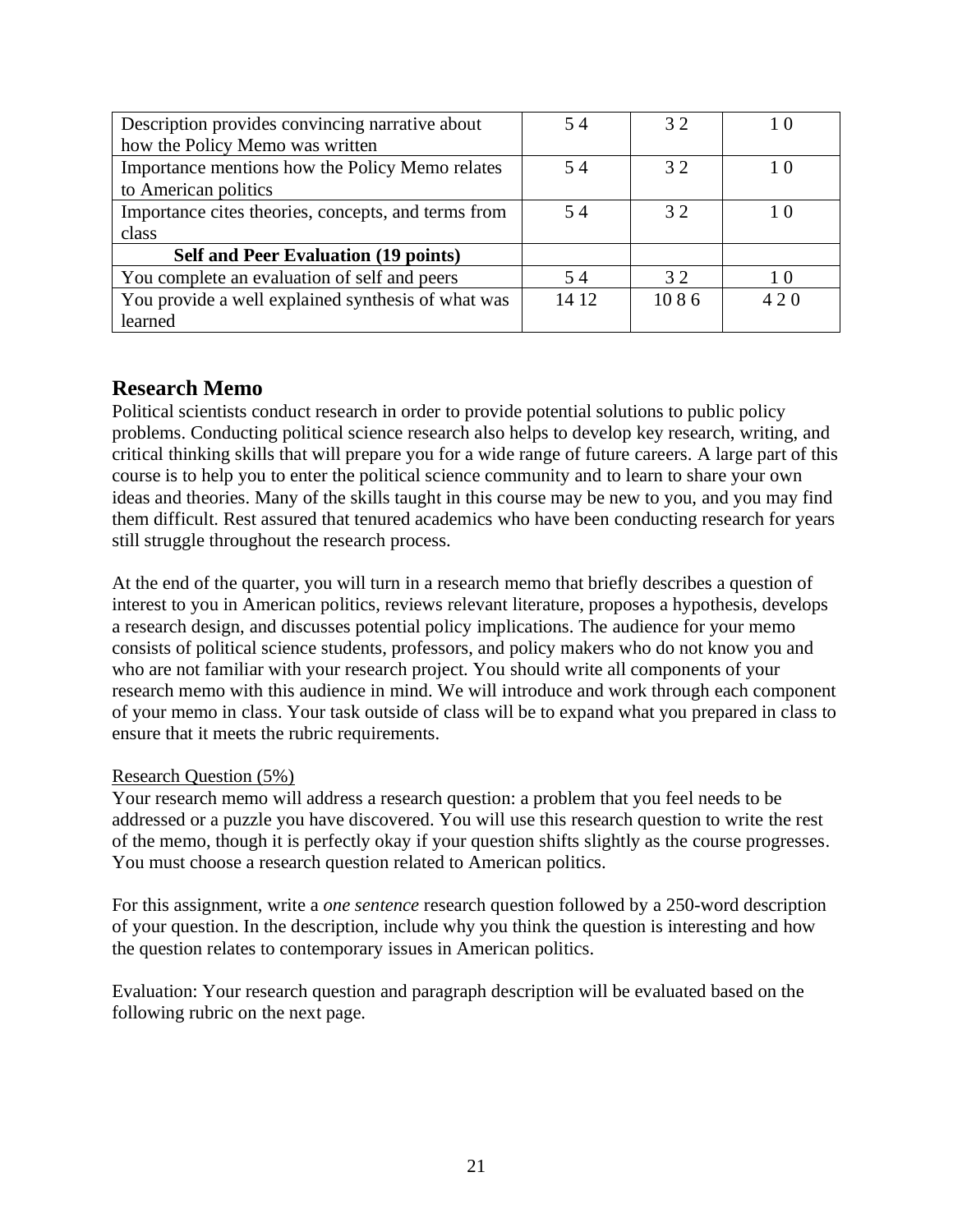### Research Question Grading Rubric

| 21 points                                              | Outstanding                 | Proficient | <b>Needs</b> |
|--------------------------------------------------------|-----------------------------|------------|--------------|
|                                                        |                             |            | Improvement  |
| <b>Research Question</b>                               |                             |            |              |
| Is concise                                             | 2                           |            |              |
| Presents a puzzle/addresses a debate in the field or   | 54                          | 32         | 10           |
| in public policy                                       |                             |            |              |
| Sets up a project that is falsifiable, not descriptive | 2                           |            |              |
| Can plausibly be tested empirically                    | $\mathcal{D}_{\mathcal{L}}$ |            |              |
| <b>Description</b>                                     |                             |            |              |
| States why the question is relevant and important (at  | 54                          | 32         | 10           |
| least 4 sentences)                                     |                             |            |              |
| Describes how the question fits into contemporary      | 54                          | 32         | 10           |
| political discourse                                    |                             |            |              |

You will write a research memo using your research question as a guide. We will work in class to develop each part of your research memo, so you will have the opportunity to obtain feedback during class. You will also turn in a draft of your research memo partway through the quarter.

Your sources must be cited using the American Political Science Association (APSA) style guide. This means that each time you draw ideas from a source, you should place an in-text citation at the end of the sentence and put a reference in the references section.

### Research Memo Draft (15%)

Your research memo draft will contain a short introduction describing your research question, discuss how your research question differs from prior literature, and state a hypothesis. We will discuss in class a model of how to format each part of your research memo draft. I strongly recommend that you follow this format.

Order of sections for your research memo draft:

- Introduction: See below for criteria
- Prior Literature: See below for criteria
- Hypothesis: See below for criteria
- References: A list of references in APSA (American Political Science Association) citation style. See Moodle for formatting guidelines.

You should include a references section formatted in APSA (American Political Science Association) style at the end of your research memo draft. **Your research memo draft must be at least 1,000 words, not including references**. **Memos of fewer than 1,000 words (not including references) will receive a 0**. The rubric follows on the next page.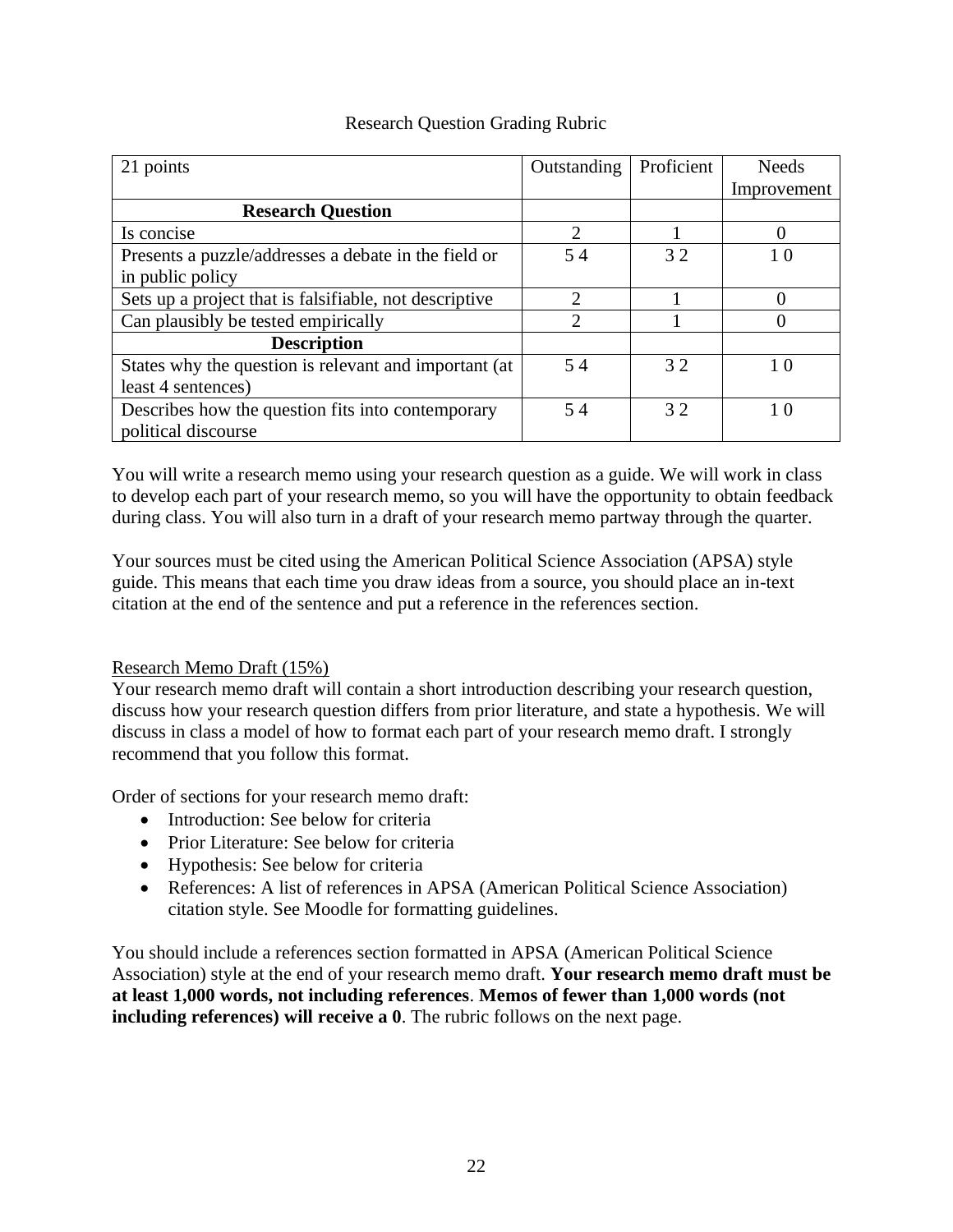### Research Memo Draft Rubric

| 144 points                                            | Outstanding    | Proficient     | <b>Needs</b>     |
|-------------------------------------------------------|----------------|----------------|------------------|
|                                                       |                |                | Improvement      |
| <b>Article Title</b>                                  |                |                |                  |
| Is informative about the entire research project      | 54             | 32             | 10               |
| Is appealing and interesting (not titled "Research    | $\overline{4}$ | $\overline{2}$ | $\overline{0}$   |
| Memo Draft")                                          |                |                |                  |
| <b>Introduction</b>                                   |                |                |                  |
| Begins with an anecdote, question, surprising         | 54             | 32             | 1 <sub>0</sub>   |
| case/fact to capture the reader's attention (at least |                |                |                  |
| one paragraph)                                        |                |                |                  |
| States the research question clearly                  | 54             | 32             | 10               |
| Discusses the importance of the research question to  | 54             | 32             | 10               |
| the author and to contemporary American politics      |                |                |                  |
| (at least a paragraph)                                |                |                |                  |
| Provides an overview of each section of the memo      | 54             | 32             | 1 <sub>0</sub>   |
| (at least a paragraph)                                |                |                |                  |
| <b>Prior Literature</b>                               |                |                |                  |
| Cites at least six sources                            | $\overline{4}$ | $\overline{2}$ | $\boldsymbol{0}$ |
| Includes a range of publication years                 | $\overline{4}$ | $\overline{2}$ | $\overline{0}$   |
| Sources are from peer-reviewed political science      | 54             | 32             | 10               |
| journal articles and/or peer-reviewed books           |                |                |                  |
| published by academic presses (no websites or news    |                |                |                  |
| stories)                                              |                |                |                  |
| Sources are grouped into topics depending on the      | 108            | 64             | 20               |
| theoretical arguments and empirical findings          |                |                |                  |
| Each topic is given a meaningful name (use headers    | $\overline{4}$ | $\overline{2}$ | $\overline{0}$   |
| to indicate each topic)                               |                |                |                  |
| There are several sources for each topic              | 4              | $\sqrt{2}$     | $\mathbf{0}$     |
| Each topic is summarized in an individual             | 54             | 32             | 10               |
| paragraph                                             |                |                |                  |
| Several paragraphs describe how your research         | 108            | 64             | 20               |
| question contributes to, but is distinct from, the    |                |                |                  |
| work you cited                                        |                |                |                  |
| No direct quotations are used                         | 4              | $\overline{2}$ | $\boldsymbol{0}$ |
| <b>Hypothesis Section</b>                             |                |                |                  |
| Begins by clearly stating the hypothesis              | $\overline{4}$ | $\overline{2}$ | $\overline{0}$   |
| Hypothesis follows "if/then" format                   | 54             | 32             | 10               |
| Hypothesis is clear and concise                       | 54             | 32             | 10               |
| Hypothesis is falsifiable                             | 54             | 32             | 10               |
| Includes a figure of a "flow diagram" linking the     | 108            | 64             | 20               |
| independent variable to the main dependent variable   |                |                |                  |
| (actually insert a figure into your memo)             |                |                |                  |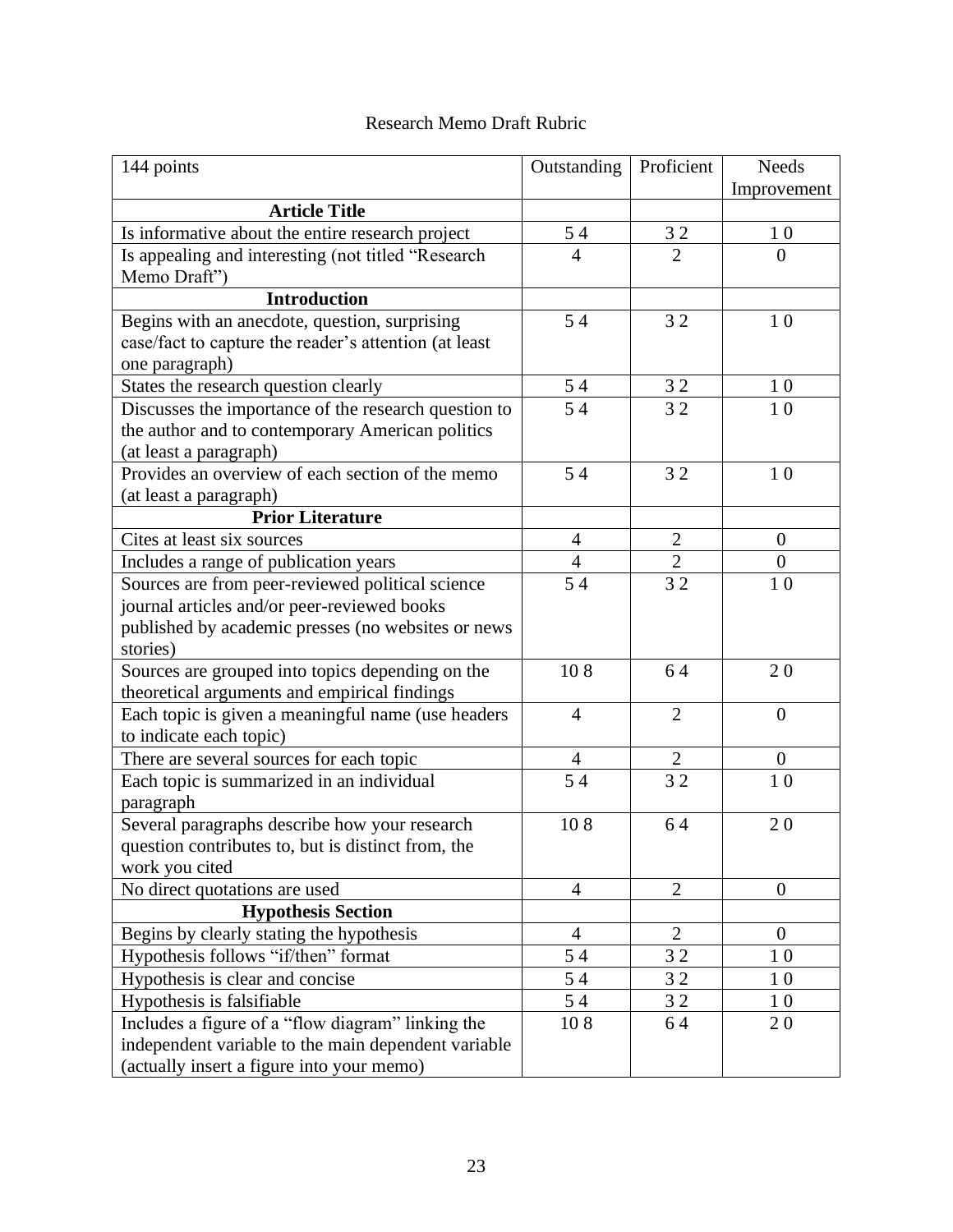| Explains each step of the flow diagram in multiple  | 14 12 | 1086 | 420 |
|-----------------------------------------------------|-------|------|-----|
| paragraphs under the flow diagram                   |       |      |     |
| <b>Formatting</b>                                   |       |      |     |
| Includes a word count (not including references) at |       |      |     |
| the top of the first page of the memo               |       |      |     |
| Introduction, prior literature, and hypothesis      | 10    |      |     |
| sections have headings with informative names (not  |       |      |     |
| just "introduction")                                |       |      |     |
| Memo draft ends with reference list in APSA         |       |      |     |
| citation style                                      |       |      |     |

#### Research Memo (15%)

Your research memo will revise your research memo draft to take into account feedback you received and add a section proposing a research design and a conclusion discussing the policy implications of your research question. You should follow the format described in the rubric that we discussed during class.

#### **Your research memo must be at least 2,000 words, not including references or your change sheet. Memos of fewer than 2,000 words will receive a 0. There is no set maximum word count, though 2,500 words is a good limit.**

Order of sections for your research memo:

- Change sheet: List all of the changes you have made to the introduction, prior literature, and hypothesis sections of your research memo since turning in your research memo draft. Your change sheet can be written in bullets or sentences.
- Introduction: A revised version of your introduction.
- Prior Literature: A revised version of your prior literature section.
- Hypothesis: A revised version of your hypothesis section.
- Research Design: A new section describing how you would go about testing your hypothesis if you were to have unlimited time and resources. **This is just a proposed design. Do not survey anyone or collect any data.**
- Policy Implications: A new section summarizing your memo, describing policy implications, and describing what you learned.
- References: A list of references in APSA (American Political Science Association) citation style.

#### Research Memo Rubric

| 148 points                                      | Outstanding | Proficient | <b>Needs</b> |
|-------------------------------------------------|-------------|------------|--------------|
|                                                 |             |            | Improvement  |
| <b>Change sheet is detailed</b>                 |             |            |              |
| <b>Revisions to Research Memo Draft</b>         | 14 12       | 1086       | 420          |
| (introduction, prior literature, and hypothesis |             |            |              |
| sections)                                       |             |            |              |
| <b>Research Design</b>                          |             |            |              |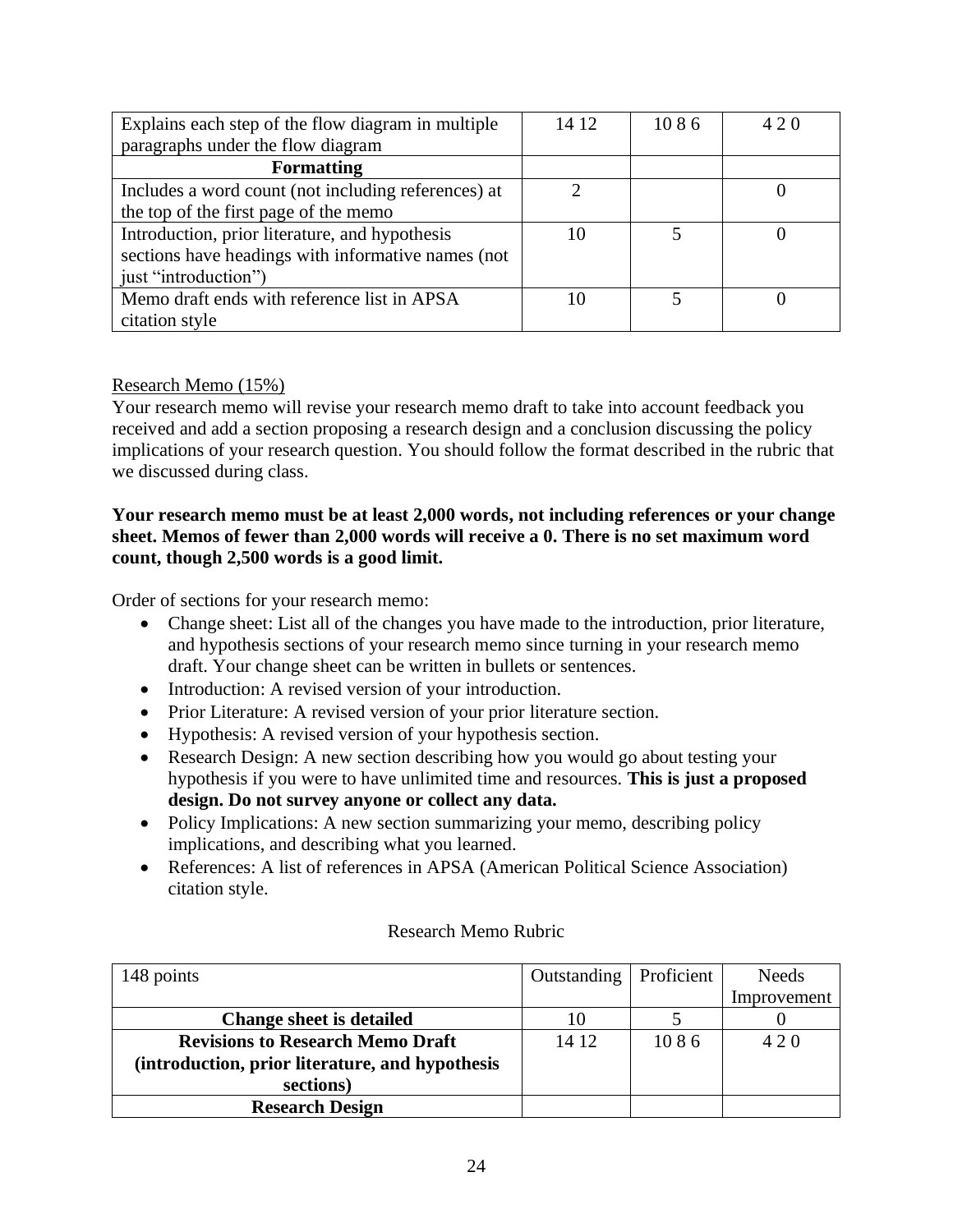| Has an informative title (not "research design")       | $\overline{4}$ | $\overline{2}$ | $\mathbf{0}$   |
|--------------------------------------------------------|----------------|----------------|----------------|
| Describes the empirical strategy you are using and     | 108            | 64             | 20             |
| why it is appropriate (e.g., survey, panel study,      |                |                |                |
| aggregate data analysis, trend analysis; at least a    |                |                |                |
| paragraph)                                             |                |                |                |
| Explains case selection (the people or places you      | 108            | 64             | 20             |
| are collecting data from) in detail with strengths and |                |                |                |
| weaknesses (several paragraphs)                        |                |                |                |
| Precisely describes data sources (including question   | 108            | 64             | 20             |
| wording for surveys or specific datasets and sources   |                |                |                |
| for geographic areas; at least a paragraph)            |                |                |                |
| Lists independent and dependent variables explicitly   | $\overline{4}$ | $\overline{2}$ | $\overline{0}$ |
| Describes how variables measure parts of your          | 54             | 32             | 10             |
| hypothesis (at least a paragraph)                      |                |                |                |
| Addresses validity and measurement issues with         | 54             | 32             | 10             |
| your variables (at least a paragraph)                  |                |                |                |
| Considers and describes control variables (impact      | 54             | 32             | 10             |
| both your IV and DV; at least a paragraph)             |                |                |                |
| Discusses robustness checks or supplementary           | 54             | 32             | 10             |
| analyses (an additional analysis using a different     |                |                |                |
| empirical strategy; several paragraphs)                |                |                |                |
| Concludes by describing how well your research         | 108            | 64             | 20             |
| design can test your hypothesis (at least a            |                |                |                |
| paragraph)                                             |                |                |                |
| <b>Policy Implications</b>                             |                |                |                |
| Reminds the reader of the topic, literature,           | 54             | 32             | $10$           |
| hypothesis, and methods (at least a paragraph)         |                |                |                |
| Describes why your research is interesting and         | 108            | 64             | 20             |
| relevant for policymakers and scholars (at least a     |                |                |                |
| paragraph)                                             |                |                |                |
| Discusses one thing you have learned about political   | 54             | 32             | 10             |
| science, American politics, or the research process    |                |                |                |
| by writing this research memo (at least a paragraph)   |                |                |                |
| <b>Cohesiveness, Creativity, and Effectiveness</b>     | 14 12          | 1086           | 420            |
| <b>Formatting</b>                                      |                |                |                |
| Includes a word count (not including references or     | $\overline{2}$ |                | $\mathbf{0}$   |
| the cover sheet) at the top of the first page of the   |                |                |                |
| memo                                                   |                |                |                |
| Introduction, prior literature, hypothesis, research   | 10             | 5              | $\theta$       |
| design, and policy implications sections have          |                |                |                |
| headings with informative names (not just              |                |                |                |
| "introduction"). These sections are organized in this  |                |                |                |
| order in the memo                                      |                |                |                |
| Memo ends with reference list in APSA citation         | 10             | 5              | $\overline{0}$ |
| style                                                  |                |                |                |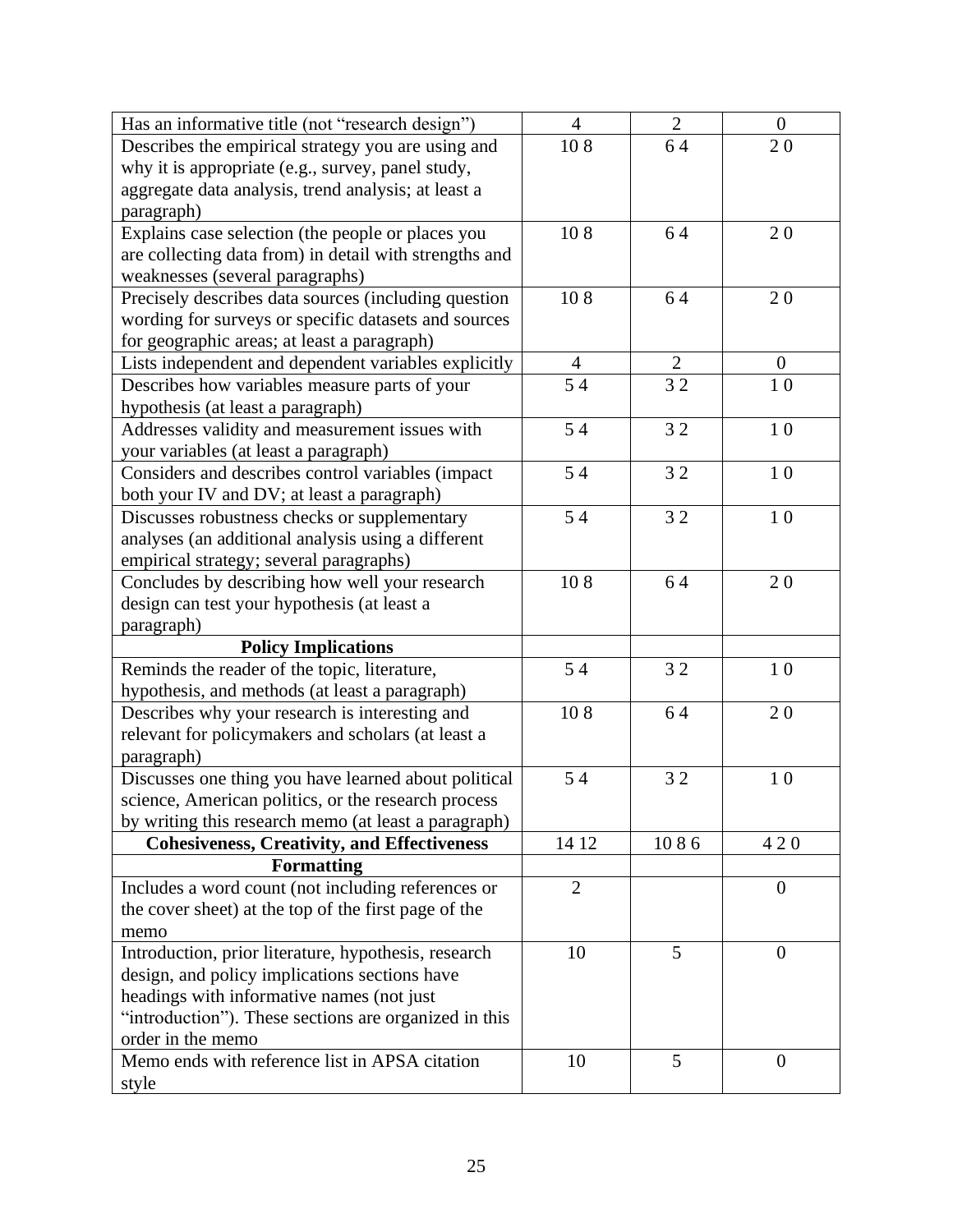# **University Policies and Resources:**

- Coronavirus Policies:
	- o This course is occurring during the coronavirus pandemic. I understand that the pandemic may impact you and your family. If coronavirus impacts you, please communicate with me as soon as possible and follow all statewide, systemwide, and university-wide coronavirus-related policies and regulations.
	- o The classroom is designed to be a safe environment where everyone can learn. I ask for your help in maintaining this environment by following university guidelines.
	- o Students who miss face-to-face class for COVID-19 related reasons, and have followed University protocol, will have access to course materials on Moodle and the opportunity to turn in work completed during class with no penalty. The Dean of Students office will inform me if you have followed the appropriate reporting protocols.
	- o If I become ill or need to self-quarantine following potential exposure to COVID-19, I will communicate with you as quickly as possible. We will arrange to meet via Zoom or I will arrange for another faculty member to cover my class if necessary.
	- o Students can access COVID-19-related information, guidelines, FAQs, and policies at Louisiana Tech's website: [https://www.latech.edu/coronavirus/.](https://www.latech.edu/coronavirus/)
	- o Students who are feeling ill with COVID-19 symptoms, have been exposed to, or have tested positive for COVID-19 should not come to class and should contact Stacy Gilbert, Dean of Student Services and Academic Support [\(stacyc@latech.edu\)](mailto:stacyc@latech.edu). If experiencing symptoms, please contact Tech Care at 318- 257-4866 or your family physician for an appointment.
	- o The direct link to the reporting protocol for students exposed to, displaying symptoms of, or testing positive for COVID-19 is located at [https://www.latech.edu/coronavirus/return-to-campus-plan/.](https://www.latech.edu/coronavirus/return-to-campus-plan/for-students/) Students must reach out to Stacy Gilbert, Dean of Student Services & Academic Support, at [stacyc@latech.edu](mailto:stacyc@latech.edu) for help with accommodations and additional information. Accommodations may not be granted until proper University protocol has been followed. Short-term COVID-19 accommodations are not disability accommodations.
	- o Failure to comply with the Safety Protocols listed in the Back to Campus Culture of Caring booklet, [latech.edu/documents/2020/07/covid-return-book.pdf/](http://latech.edu/documents/2020/07/covid-return-book.pdf), specifically states on pages 5-7 about masks and social distancing, could result in students being in violation of the Classroom Behavior Policy listed on page 123 of the Student Handbook [latech.edu/documents/2018/09/student-handbook.pdf.](http://latech.edu/documents/2018/09/student-handbook.pdf)
- Accommodations: Students needing testing or classroom accommodations based on a disability are encouraged to discuss those needs with me as soon as possible. Please plan to make your request to me at the beginning of the quarter (during the first two weeks of classes) either during office hours or by appointment. Note: Prior to receiving disability accommodations, verification of eligibility from the Testing and Disability Services Office is needed. Disability information is confidential. Information for Testing and Disability Services may be obtained in Wyly Tower 318